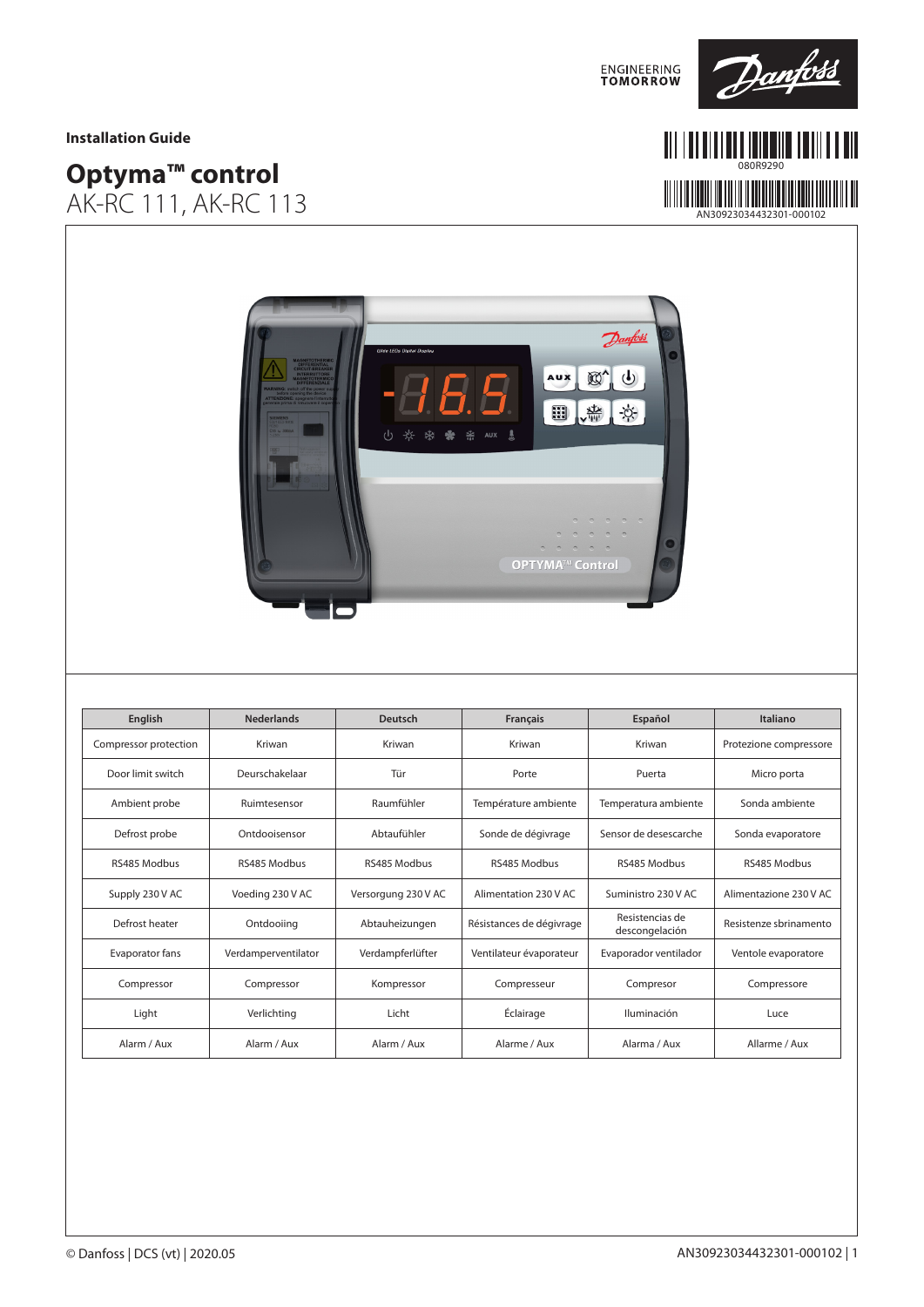Danfoss

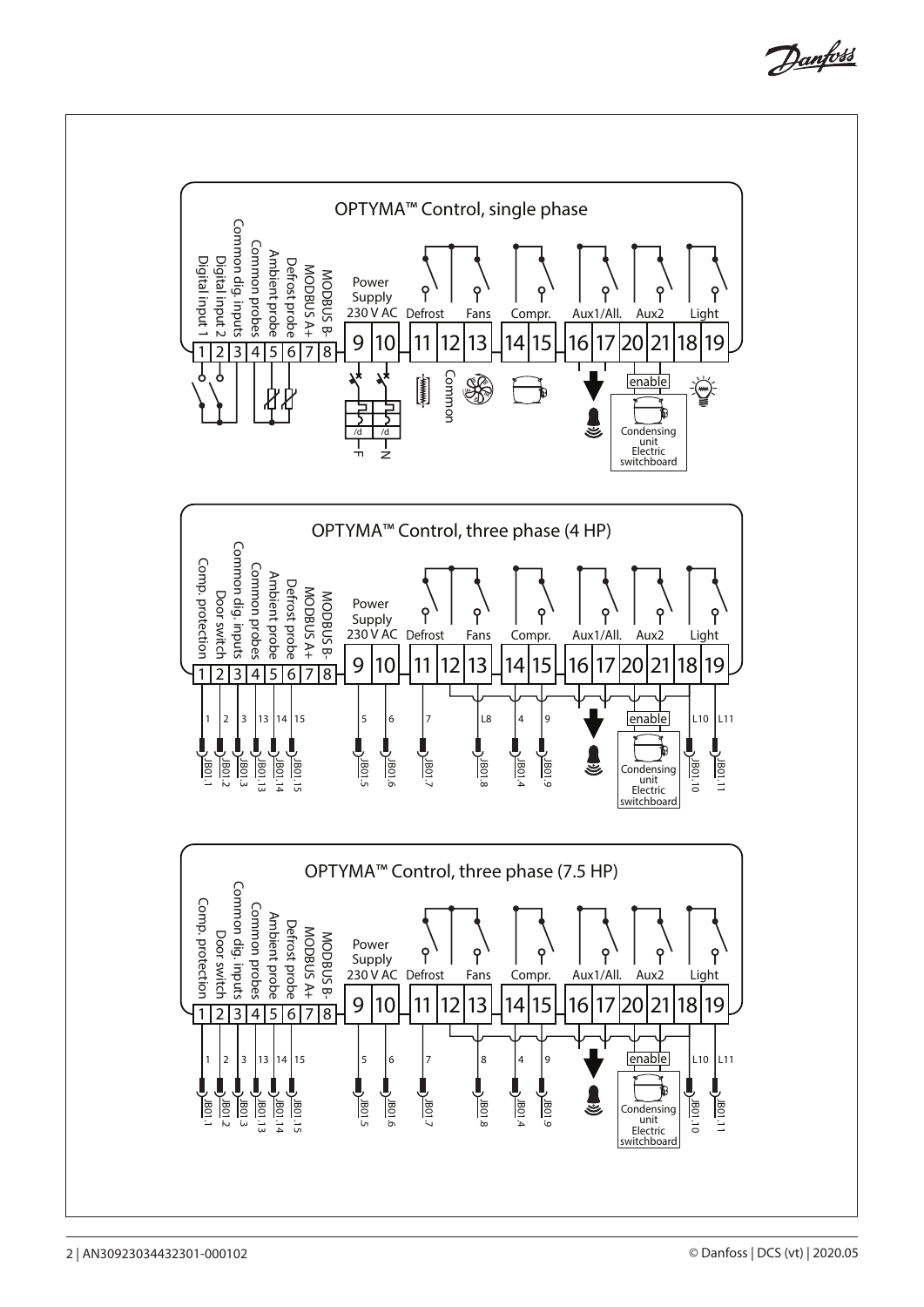Danfoss

# **ENGLISH**

| <b>Function</b>               | Press                 |
|-------------------------------|-----------------------|
| View set point                |                       |
| Change set point              | $\ddot{}$             |
| Change menu "User level"      | (3 seconds)<br>$^{+}$ |
| Return                        | (3 seconds)           |
| Change menu "Installer level" | (3 seconds)<br>$^{+}$ |
| Return                        | (3 seconds)           |

#### **List of level 1 variables (user level)**

| <b>Variables</b> | <b>Meaning</b>                                                                                                                                                                                                                                     | Value                  | <b>Default</b>  |
|------------------|----------------------------------------------------------------------------------------------------------------------------------------------------------------------------------------------------------------------------------------------------|------------------------|-----------------|
| r0               | Temperature difference compared to main SETPOINT                                                                                                                                                                                                   | $0.2 - 10 °C$          | $2^{\circ}C$    |
| d0               | Defrost interval (hours)<br>If $d0 = 0$ cyclical defrosts Off                                                                                                                                                                                      | $0 - 24$ hours         | 4 hours         |
| d2               | End-of-defrost setpoint.<br>Defrost is not executed if the temperature read by the defrost sensor is greater than<br>d2. (If the sensor is faulty defrosting is timed)                                                                             | $-35 - 45$ °C          | $15^{\circ}$ C  |
| d3               | Max defrost duration (minutes)                                                                                                                                                                                                                     | $1 - 240$ min          | 25 min          |
| d7               | Drip duration (minutes)<br>At the end of defrost the compressor and fans remain at standstill for time d7, the<br>defrost LED on the front panel flashes.                                                                                          | $0 - 10$ min           | $0 \text{ min}$ |
| F <sub>5</sub>   | Fan pause after defrost (minutes)<br>Allows fans to be kept at standstill for a time F5 after dripping. This time begins at the<br>end of dripping. If no dripping has been set the fan pause starts directly at the end of<br>defrost.            | $0 - 10$ min           | $0 \text{ min}$ |
| A1               | Minimum temperature alarm<br>Allows user to define a minimum temperature for the room being refrigerated. Below<br>value A1 an alarm trips: the alarm LED flashes, displayed temperature flashes and the<br>buzzer sounds to indicate the problem. | $-45 - (A2-1)$ °C      | $-45^{\circ}$ C |
| A2               | Maximum temperature alarm<br>Allows user to define a maximum temperature for the room being refrigerated. Above<br>value A2 an alarm trips: the alarm LED flashes, displayed temperature flashes and the<br>buzzer sounds to indicate the problem. | $(A1+1) - 99$ °C       | 99 °C           |
| tEu              | Evaporator sensor temperature display (displays nothing if $dE = 1$ )                                                                                                                                                                              | Evaporator temperature | read only       |

#### **List of level 2 variables (installer level)**

| <b>Variables</b> | <b>Meaning</b>                                                                                                                                                                                                                            | Value                                                                                              | <b>Default</b>  |
|------------------|-------------------------------------------------------------------------------------------------------------------------------------------------------------------------------------------------------------------------------------------|----------------------------------------------------------------------------------------------------|-----------------|
| F <sub>3</sub>   | Fan status with compressor off                                                                                                                                                                                                            | $0 =$ Fans run continuously<br>1 = Fans only run when compressor is working<br>$2 =$ Fans disabled |                 |
| F4               | Fan pause during defrost                                                                                                                                                                                                                  | $0 =$ Fans run during defrost<br>$1 =$ Fans do not run during defrost                              |                 |
| F <sub>6</sub>   | Evaporator fans activation for air recirculation.<br>The fans activate for a time defined by F7 if they have not started working for the F6<br>time. If activation time coincides with the defrosting time, end of defrosting is awaited. | $0 - 240$ min<br>$0 =$ (function not activated)                                                    | $0 \text{ min}$ |
| F <sub>7</sub>   | Evaporator fans duration for air recirculation.<br>Fans working time for F6                                                                                                                                                               | $0 - 240$ sec                                                                                      | 10 sec          |
| dE               | Sensor presence<br>If the evaporator sensor is disabled defrosts are carried out cyclically with period d0:<br>defrosting ends when an external device trips and closes the remote defrost contact or<br>when time d3 expires.            | $0 =$ evaporator sensor present<br>$1 = no$ evaporator sensor                                      | $\Omega$        |
| d1               | Defrost type, cycle inversion (hot gas) or with heater elements                                                                                                                                                                           | $0 =$ heating element<br>$1 = hot gas$<br>$2$ = heater with temperature control                    | $\Omega$        |
| dPo              | Defrost at Power On                                                                                                                                                                                                                       | $0 =$ disabled<br>1 = defrost at power-on (if possible)                                            | $\Omega$        |
| dSE              | <b>Smart defrost</b>                                                                                                                                                                                                                      | $0 =$ disabled<br>$1 =$ enabled                                                                    | $\Omega$        |
| dSt              | Smart defrost Setpoint (if dSE=1)<br>The counting of the time between the defrost is incremented only if the compressor is<br>ON and the evaporator temperature is less than dSt.                                                         | $-30 - 30 °C$                                                                                      | $1^{\circ}C$    |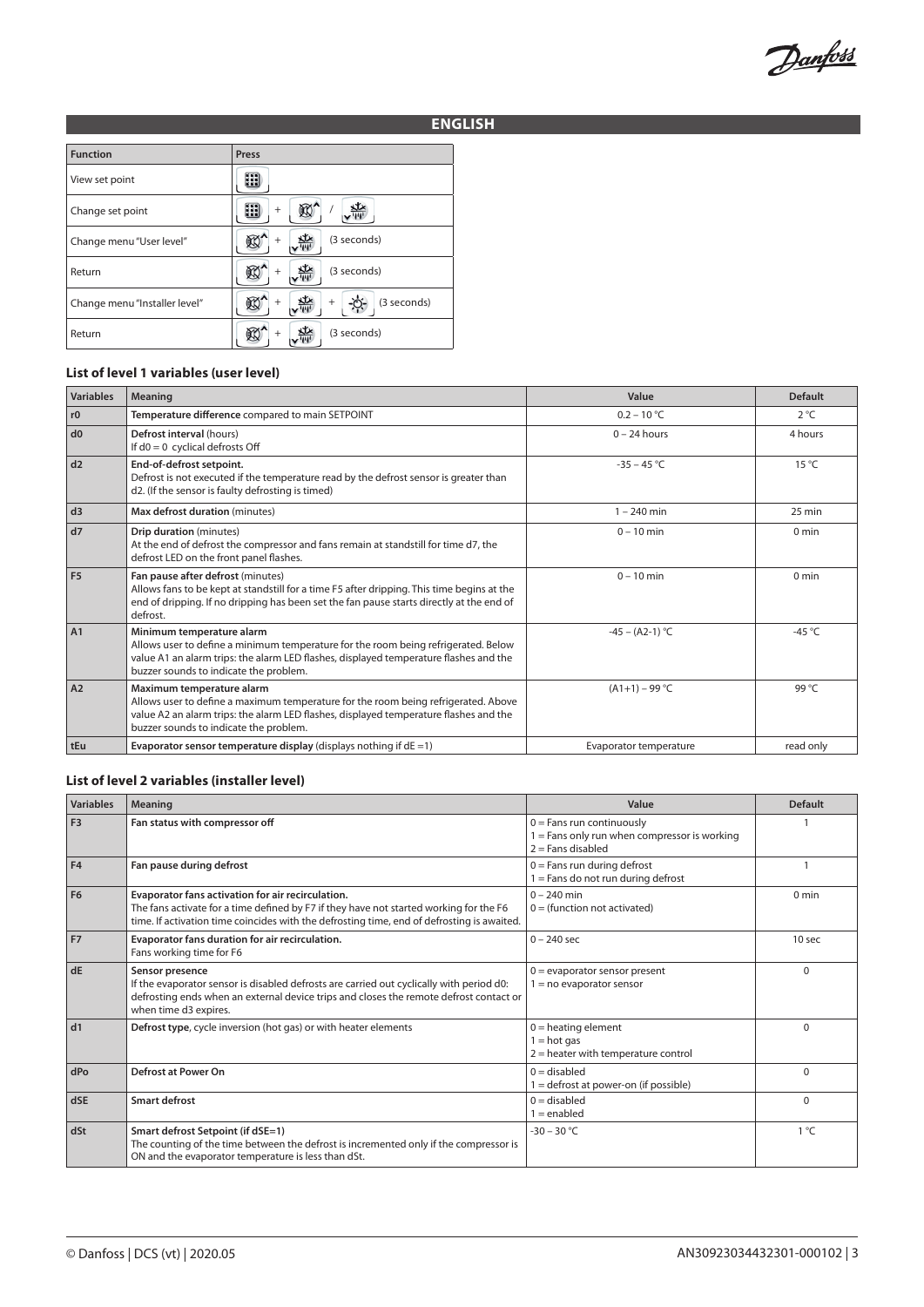

| <b>Variables</b> | <b>Meaning</b>                                                                                                                                                         | Value                                                                                         | <b>Default</b>   |
|------------------|------------------------------------------------------------------------------------------------------------------------------------------------------------------------|-----------------------------------------------------------------------------------------------|------------------|
| dFd              | Display viewing during Defrost                                                                                                                                         | $0 =$ current temperature<br>$1 =$ temperature at the start of the defrost<br>$2 = "DEF"$     | 1                |
| Ad               | <b>Modbus Network address</b>                                                                                                                                          | $0 - 247$                                                                                     | 0                |
| Bdr              | Modbus baudrate                                                                                                                                                        | $0 = 300$ baud<br>$1 = 600$ baud                                                              | 8                |
|                  |                                                                                                                                                                        | $2 = 1200$ baud                                                                               |                  |
|                  |                                                                                                                                                                        | $3 = 2400$ baud                                                                               |                  |
|                  |                                                                                                                                                                        | $4 = 4800$ baud<br>$5 = 9600$ baud                                                            |                  |
|                  |                                                                                                                                                                        | $6 = 14400$ baud                                                                              |                  |
|                  |                                                                                                                                                                        | $7 = 19200$ baud<br>$8 = 38400$ baud                                                          |                  |
| Prt              | Modbus parity check                                                                                                                                                    | $0 = none$                                                                                    | $\mathbf{1}$     |
|                  |                                                                                                                                                                        | $1 = even$                                                                                    |                  |
|                  |                                                                                                                                                                        | $2 =$ odd                                                                                     |                  |
| Ald<br>C1        | Minimum and maximum temperature signalling and alarm display delay<br>Minimum time between shutdown and subsequent switching on of the compressor                      | $0 - 240$ min<br>$0 - 15$ min                                                                 | 120 min<br>0 min |
| <b>CAL</b>       | Cold room sensor value correction                                                                                                                                      | $-10 - 10 °C$                                                                                 | 0 °C             |
| CE1              | Duration of compressor ON time in the case of faulty ambient probe                                                                                                     | $0 - 240$ min                                                                                 | 0 min            |
|                  | (emergency mode).                                                                                                                                                      | $0 =$ disabled                                                                                |                  |
|                  | If CE1=0 the emergency mode in the presence of error E0 remains disabled, the<br>compressor remains off and defrosting is prevented in order to conserve the           |                                                                                               |                  |
|                  | remaining cold.                                                                                                                                                        |                                                                                               |                  |
| CE <sub>2</sub>  | Duration of compressor OFF time in the case of faulty ambient probe<br>(emergency mode).                                                                               | $5 - 240$ min                                                                                 | 5 min            |
| doC              | Compressor safety time for door switch: when the door is opened the evaporator<br>fans shut down and the compressor will continue working for time doC, after which it | $0 - 5$ min                                                                                   | 0 <sub>min</sub> |
|                  | will shut down.                                                                                                                                                        |                                                                                               |                  |
| tdo              | Compressor restart time after door opening. When the door is opened and after tdo                                                                                      | $0 - 240$ min                                                                                 | 0 min            |
|                  | time, it's setted back the normal functioning giving door open alarm (Ed)<br>If the door switch is closed and the light stays on for a longer time than tdo light cell | $0 =$ disabled                                                                                |                  |
|                  | alarm is signaled (E9).                                                                                                                                                |                                                                                               |                  |
|                  | With tdo=0 the parameter is disabled.                                                                                                                                  |                                                                                               |                  |
| Fst              | <b>FAN shutdown TEMPERATURE</b><br>The fans will stop if the temperature value read by the evaporator sensor is higher                                                 | -45 – 99 °C                                                                                   | 99 °C            |
|                  | than this value.                                                                                                                                                       |                                                                                               |                  |
| Fd               | <b>Fst differential</b>                                                                                                                                                | $1 - 10 °C$                                                                                   | $2^{\circ}C$     |
| <b>LSE</b>       | Minimum value attributable to setpoint.                                                                                                                                | -45 - (HSE-1) °C                                                                              | -45 $^{\circ}$ C |
| <b>HSE</b>       | Maximum value attributable to setpoint.                                                                                                                                | $(LSE+1) - 99^{\circ}C$                                                                       | 99 °C            |
| AU1              | Auxiliary/alarm relay 1 control                                                                                                                                        | -6 (NC) = relay de-energised during stand-by.<br>-5 (NC) = Contact for casing element control | $-1$             |
|                  |                                                                                                                                                                        | (AUX relay closed with compressor                                                             |                  |
|                  |                                                                                                                                                                        | output inactive).<br>-4 (NC) = pump down function(NC, see CHAP                                |                  |
|                  |                                                                                                                                                                        | $5.16$ ).                                                                                     |                  |
|                  |                                                                                                                                                                        | -3 (NC) = automatic auxiliary relay managed by<br>StA temp. setting with 2°C differential     |                  |
|                  |                                                                                                                                                                        | (NC).                                                                                         |                  |
|                  |                                                                                                                                                                        | -2 (NC) = manual auxiliary relay controlled via                                               |                  |
|                  |                                                                                                                                                                        | AUX key (NC).<br>$-1$ (NC) = alarm relay (NC).                                                |                  |
|                  |                                                                                                                                                                        | = relay deactivated.                                                                          |                  |
|                  |                                                                                                                                                                        | $1 (NO) =$ alarm relay (NO).<br>2 (NO) = manual auxiliary relay controlled via                |                  |
|                  |                                                                                                                                                                        | AUX key (NO).                                                                                 |                  |
|                  |                                                                                                                                                                        | 3 (NO) = automatic auxiliary relay managed by<br>StA temp. setting with 2°C differential      |                  |
|                  |                                                                                                                                                                        | $(NO)$ .<br>4 (NO) = pump down function (NO, see CHAP                                         |                  |
|                  |                                                                                                                                                                        | $5.16$ ).<br>$5$ (NO) = free voltage contact for condensing                                   |                  |
|                  |                                                                                                                                                                        | unit (AUX relay and compressor relay                                                          |                  |
|                  |                                                                                                                                                                        | in parallel).<br>6 (NO) = relay excited during stand-by.                                      |                  |
| AU <sub>2</sub>  | Auxiliary/alarm relay 2 control                                                                                                                                        | (like AU1)                                                                                    | 5                |
| <b>StA</b>       | Temperature setting for auxiliary relay                                                                                                                                | -45 – 99 °C                                                                                   | 0 °C             |
| nSC              | Correction factor for the SET button during night operation (energy saving)                                                                                            | -20 – 20 °C                                                                                   | 0 °C             |
|                  | (with $\ln 1$ or $\ln 2 = 8$ or -8)<br>During night operation the control set is: Set Control = Set + nSC                                                              |                                                                                               |                  |
|                  | In night mode decimal point flashes.                                                                                                                                   |                                                                                               |                  |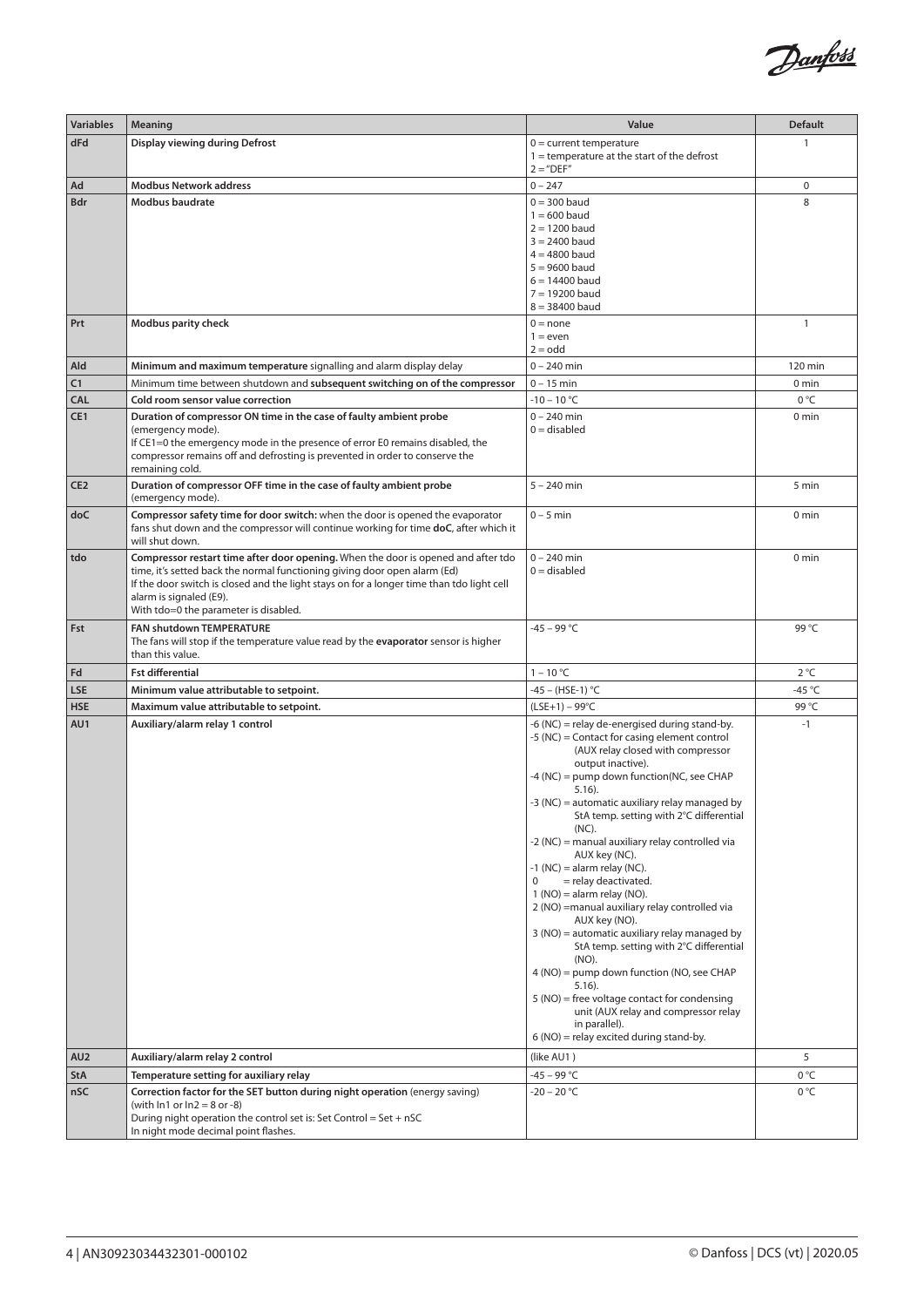

| <b>Variables</b> | Meaning                                                        | Value                                                                                                                                                                                                                                                                                                                                                                                                                                                                                                                                                                                                                                                                                                                                                                                                                                                                                                                                                                                                                        | <b>Default</b> |
|------------------|----------------------------------------------------------------|------------------------------------------------------------------------------------------------------------------------------------------------------------------------------------------------------------------------------------------------------------------------------------------------------------------------------------------------------------------------------------------------------------------------------------------------------------------------------------------------------------------------------------------------------------------------------------------------------------------------------------------------------------------------------------------------------------------------------------------------------------------------------------------------------------------------------------------------------------------------------------------------------------------------------------------------------------------------------------------------------------------------------|----------------|
| ln 1             | INP-1 input setting                                            | 8 = Night mode digital input (energy saving,<br>N.O.)<br>$7 =$ Stop defrosting remotely (N.O.) (reads rising<br>edge of impulse)<br>$6 =$ Start defrosting remotely (N.O.) (reads rising<br>edge of impulse)<br>5 = Stand-by remotely (N.O.) (In order to indicate<br>Stand-By mode, the display shows 'In5'<br>alternating with the current view)<br>4 = Pump-down pressure switch (N.O.)<br>$3 =$ Man-in-room alarm (N.O.)<br>$2 =$ Compressor protection (N.O.)<br>$1 = Door$ switch $(N.O.)$<br>$0 =$ disabled<br>$-1 = Door$ switch (N.C.)<br>$-2 =$ Compressor protection (N.C.)<br>$-3 =$ Man-in-room alarm (N.C.)<br>$-4$ = Pump-down pressure switch (N.C.)<br>-5 = Stand-by remotely (N.C.) (In order to<br>indicate Stand-By mode, the display shows<br>'In5' alternating with the current view)<br>-6 = Start defrosting remotely (N.C.) (reads falling<br>edge of impulse)<br>-7 = Stop defrosting remotely (N.C.) (reads falling<br>edge of impulse)<br>-8 = Night mode digital input (energy saving,<br>N.C.) | $\overline{2}$ |
| ln <sub>2</sub>  | INP-2 input setting                                            | (like In1)                                                                                                                                                                                                                                                                                                                                                                                                                                                                                                                                                                                                                                                                                                                                                                                                                                                                                                                                                                                                                   | $\mathbf{1}$   |
| <b>bEE</b>       | <b>Buzzer enable</b>                                           | $0 =$ disabled<br>$1 =$ enabled                                                                                                                                                                                                                                                                                                                                                                                                                                                                                                                                                                                                                                                                                                                                                                                                                                                                                                                                                                                              | $\mathbf{1}$   |
| mOd              | Thermostat functioning mode                                    | $0 =$ Cold function<br>$1 =$ Hot function<br>(in this mode defrosting and fan disable Fst<br>are excluded)                                                                                                                                                                                                                                                                                                                                                                                                                                                                                                                                                                                                                                                                                                                                                                                                                                                                                                                   | $\mathbf 0$    |
| <b>P1</b>        | Password type of protection<br>(active when PA is not equal 0) | $0 =$ only display set point<br>1 = display set point, AUX, light access<br>$2 =$ access in programming not permitted<br>$3 =$ access in second level programming not<br>permitted                                                                                                                                                                                                                                                                                                                                                                                                                                                                                                                                                                                                                                                                                                                                                                                                                                           | 3              |
| PA               | Password<br>(see P1 for the type of protection)                | 0999<br>$0 = not active$                                                                                                                                                                                                                                                                                                                                                                                                                                                                                                                                                                                                                                                                                                                                                                                                                                                                                                                                                                                                     | $\mathbf 0$    |
| reL              | <b>Release software</b>                                        | indicates software version                                                                                                                                                                                                                                                                                                                                                                                                                                                                                                                                                                                                                                                                                                                                                                                                                                                                                                                                                                                                   | read only      |

# **Troubleshooting**

|                | Alarm code   Possible cause                                                                                                                                      | Solution                                                                                                                                           |
|----------------|------------------------------------------------------------------------------------------------------------------------------------------------------------------|----------------------------------------------------------------------------------------------------------------------------------------------------|
| E0             | Cold room temperature sensor not working properly                                                                                                                | • Check that cold room temperature sensor is working properly<br>• If the problem persists replace the sensor                                      |
| E1             | Defrost sensor not working properly (in this case defrosts will last time d3)                                                                                    | • Check that defrost sensor is working properly<br>• If the problems persists replace the sensor                                                   |
| E2             | Eeprom alarm<br>An EEPROM memory alarm has been detected<br>(All outputs except the alarm one are deactivated)                                                   | • Switch unit off and back on                                                                                                                      |
| E <sub>8</sub> | Man in cold room alarm                                                                                                                                           | • Reset the alarm input inside the cold room                                                                                                       |
| Ec             | Compressor protection tripped<br>(e.g. thermal protection or max pressure switch)<br>(All outputs except the alarm one - where applicable - are deactivated)     | • Check that compressor is working properly<br>• Check compressor absorption<br>• If the problem persists contact the technical assistance service |
| Ed             | Open door Alarm. When the door is opened and after tdo time, it's setted back the<br>normal functioning giving door open alarm (Ed)                              | • Check door switch status<br>• Check door switch connections<br>• If the problem persists contact the technical assistance service                |
| E <sub>9</sub> | Cell light alarm.<br>The light of the cell has been on for a time greater than tdo.                                                                              | • Turn off the light                                                                                                                               |
| EH             | Maximum temperature alarm.<br>The temperature inside the cold room has exceeded the max, temperature alarm<br>setting (see variables A2, user programming level) | • Check that the compressor is working properly.<br>Sensor not reading temperature properly or compressor start/stop<br>control not working.       |
| l El           | Minimum temperature alarm.<br>The temperature inside the cold room has exceeded the min. temperature alarm<br>setting (see variables A1, user programming level) | • Check that the compressor is working properly.<br>• Sensor not reading temperature properly or compressor start/stop<br>control not working.     |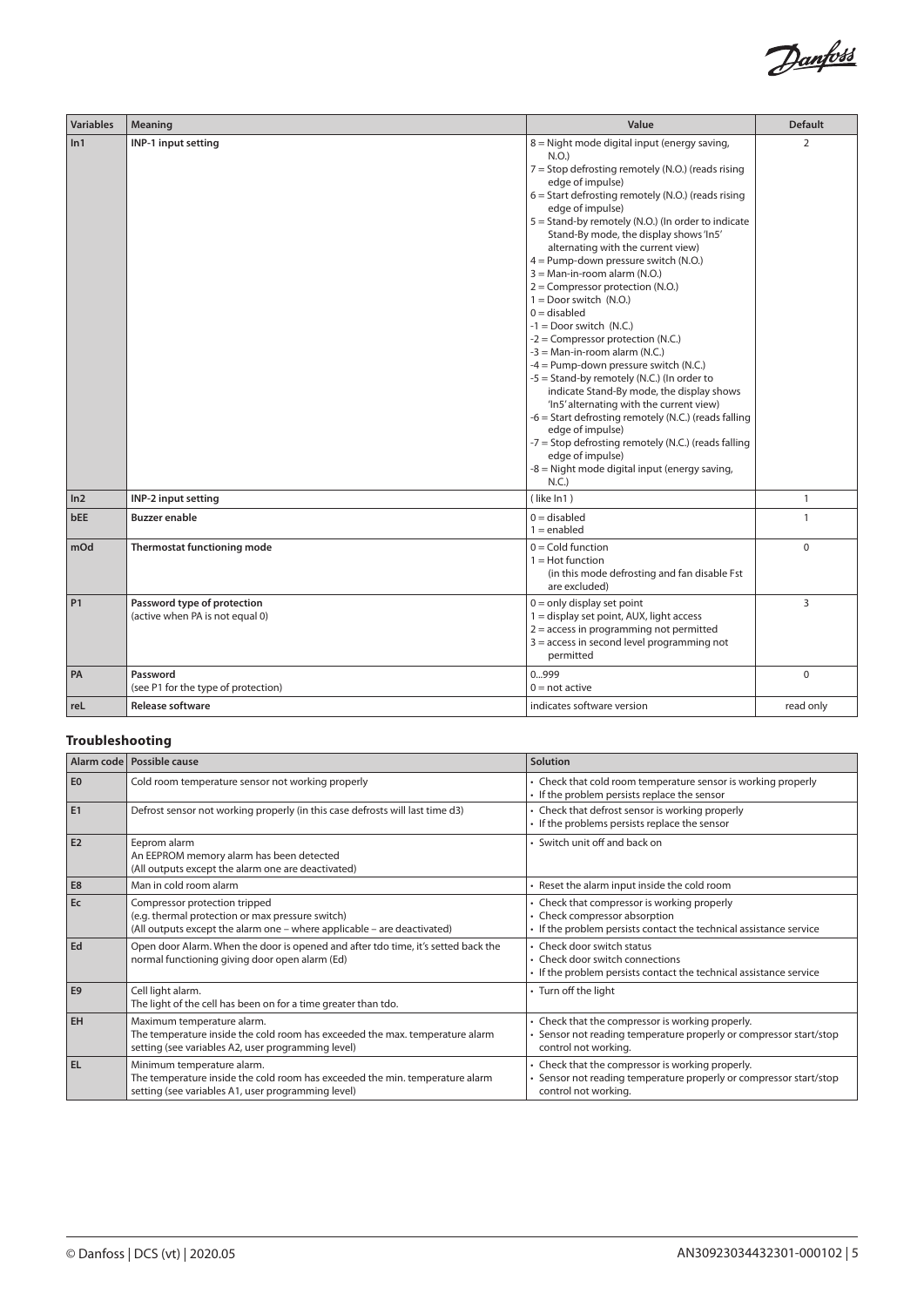Danfoss

# **NEDERLANDS**

| <b>Functie</b>                            | Pers                   |
|-------------------------------------------|------------------------|
| Voor setpoint                             |                        |
| Modificeren setpoint                      | $^{+}$                 |
| Modificeren menu "Gebruikers<br>niveau"   | (3 seconden)<br>÷      |
| Menu verlaten                             | (3 seconden)           |
| Modificeren menu<br>"Installateursniveau" | (3 seconden)<br>$^{+}$ |
| Menu verlaten                             | (3 seconden)           |

# **Lijst met niveau 1 variabelen (gebruikersniveau)**

| Variabelen     | Verklaring                                                                                                                                                                                                                                                                 | Waarde                                                              | Fabr. Inst.      |
|----------------|----------------------------------------------------------------------------------------------------------------------------------------------------------------------------------------------------------------------------------------------------------------------------|---------------------------------------------------------------------|------------------|
| r0             | Temperatuur differentie vergeleken met het SETPOINT                                                                                                                                                                                                                        | $0.2 - 10 °C$                                                       | $2^{\circ}C$     |
| d0             | Ontdooi interval (Uur)<br>indien $d0 = 0$ cyclische ontdooiing Uit                                                                                                                                                                                                         | $0 - 24$ uur                                                        | 4 uur            |
| d2             | <b>Ontdooiing setpoint</b><br>Ontdooiing wordt niet uitgevoerd als de waarde van de temperatuur hoger is dan "d2".<br>(Als de sensor defect is wordt de ontdooiing op tijd uitgevoerd)                                                                                     | $-35 - 45$ °C                                                       | $15^{\circ}$ C   |
| d3             | Maximale ontdooitijd (minuten)                                                                                                                                                                                                                                             | $1 - 240$ min                                                       | 25 min           |
| d7             | Duur druptijd (minuten)<br>Na een ontdooibeëindiging blijven de compressor en ventilator gedurende tijd d7<br>stilstaan, De ontdooi LED op het frontpaneel knippert.                                                                                                       | $0 - 10$ min                                                        | $0 \text{ min}$  |
| F <sub>5</sub> | Ventilatorpauze na ontdooiing (minuten)<br>De ventilator blijft na de druptijd stilstaan gedurende tijd F5. Deze tijd begint na het<br>einde van de druptijd. Als er geen druptijd is ingesteld start de ventilatorpauze direct<br>na het einde van de ontdooiing.         | $0 - 10$ min                                                        | 0 <sub>min</sub> |
| A1             | Minimum temperatuuralarm<br>Maakt het mogelijk voor de gebruiker om een minimum ruimtetemperatuur in te<br>stellen. Beneden waarde A1 schakelt het alarmcontact: het alarm LED knippert,<br>weergave temperatuur knippert en de zoemer gaat aan om het probleem te melden. | $-45 - (A2-1) °C$                                                   | -45 $^{\circ}$ C |
| A2             | Maximum temperatuuralarm<br>Maakt het mogelijk voor de gebruiker om een maximum ruimtetemperatuur in te<br>stellen. Boven waarde A2 schakelt het alarmcontact: het alarm LED knippert, weergave<br>temperatuur knippert en de zoemer gaat aan om het probleem te melden.   | $(A1+1) - 99$ °C                                                    | 45 °C            |
| tEu            | Verdampersensor temperatuurweergave                                                                                                                                                                                                                                        | Geeft verdampertemperatuur weer<br>(geeft niets weer als $dE = 1$ ) | Alleen lezen     |

#### **Lijst met niveau 2 variabelen (installateursniveau)**

| Variabelen     | Verklaring                                                                                                                                                                                                                                                                                  | Waarde                                                                                                                                | Fabr. Inst.      |
|----------------|---------------------------------------------------------------------------------------------------------------------------------------------------------------------------------------------------------------------------------------------------------------------------------------------|---------------------------------------------------------------------------------------------------------------------------------------|------------------|
| F <sub>3</sub> | Ventilatorstatus bij compressor uit                                                                                                                                                                                                                                                         | $0 =$ ventilatoren draaien continue<br>1 = ventilatoren alleen in bedrijf als compressor<br>in bedrijf is<br>$2$ = Fans uitgeschakeld |                  |
| F <sub>4</sub> | Ventilator pauze tijdens ontdooiing                                                                                                                                                                                                                                                         | $0 =$ ventilatoren draaien tijdens ontd.<br>1 = ventilatoren staan stil tijdens ontd.                                                 |                  |
| F <sub>6</sub> | Verdamperventilatoren activeren voor luchtrecirculatie.<br>De ventilatoren worden gedurende een door F7 gedefinieerde tijd geactiveerd als ze<br>niet voor de F6-tijd zijn begonnen te werken. Als de activeringstijd samenvalt met de<br>ontdooitijd, wacht u het einde van het ontdooien. | $0 - 240$ min<br>$0 =$ (functie niet geactiveerd)                                                                                     | 0 <sub>min</sub> |
| F <sub>7</sub> | Verdamper ventilatieduur voor luchtrecirculatie.<br>Fans werktijd voor F6                                                                                                                                                                                                                   | $0 - 240$ sec                                                                                                                         | 10 sec           |
| <b>dE</b>      | Sensor aanwezigheid<br>Als de verdampersensor Is aangesloten worden ontdooiingen uitgevoerd volgens<br>cyclusperiode d0: ontdooiing eindigt als een externe sensor aanspreekt en het remote<br>ontdooicontact schakelt en sluit of als tijd d3 afloopt.                                     | $0 = verdampersensor aanwezig$<br>$1 =$ qeen verdampersensor                                                                          | $\Omega$         |
| d1             | Type ontdooicyclus, omkeersysteem (heet gas) of met ontdooi-elementen                                                                                                                                                                                                                       | $0 = verwarmingselement$<br>$1 =$ heet gas<br>$2 =$ kachel met temperatuurregeling                                                    | $\Omega$         |
| dPo            | Ontdooien bij inschakelen                                                                                                                                                                                                                                                                   | $0 = uitgeschakeld$<br>1 = ontdooien bij inschakelen (indien mogelijk)                                                                | $\Omega$         |
| <b>dSE</b>     | Slim ontdooien                                                                                                                                                                                                                                                                              | $0 = uitgeschakeld$<br>$1 =$ ingeschakeld                                                                                             | $\Omega$         |
| dSt            | Smart Defrost Setpoint (indien dSE = 1)<br>Het tellen van de tijd tussen het ontdooien wordt alleen geïncrementeerd als de<br>compressor AAN staat en de verdampertemperatuur lager is dan dSt.                                                                                             | $-30 - 30$ °C                                                                                                                         | $1^{\circ}C$     |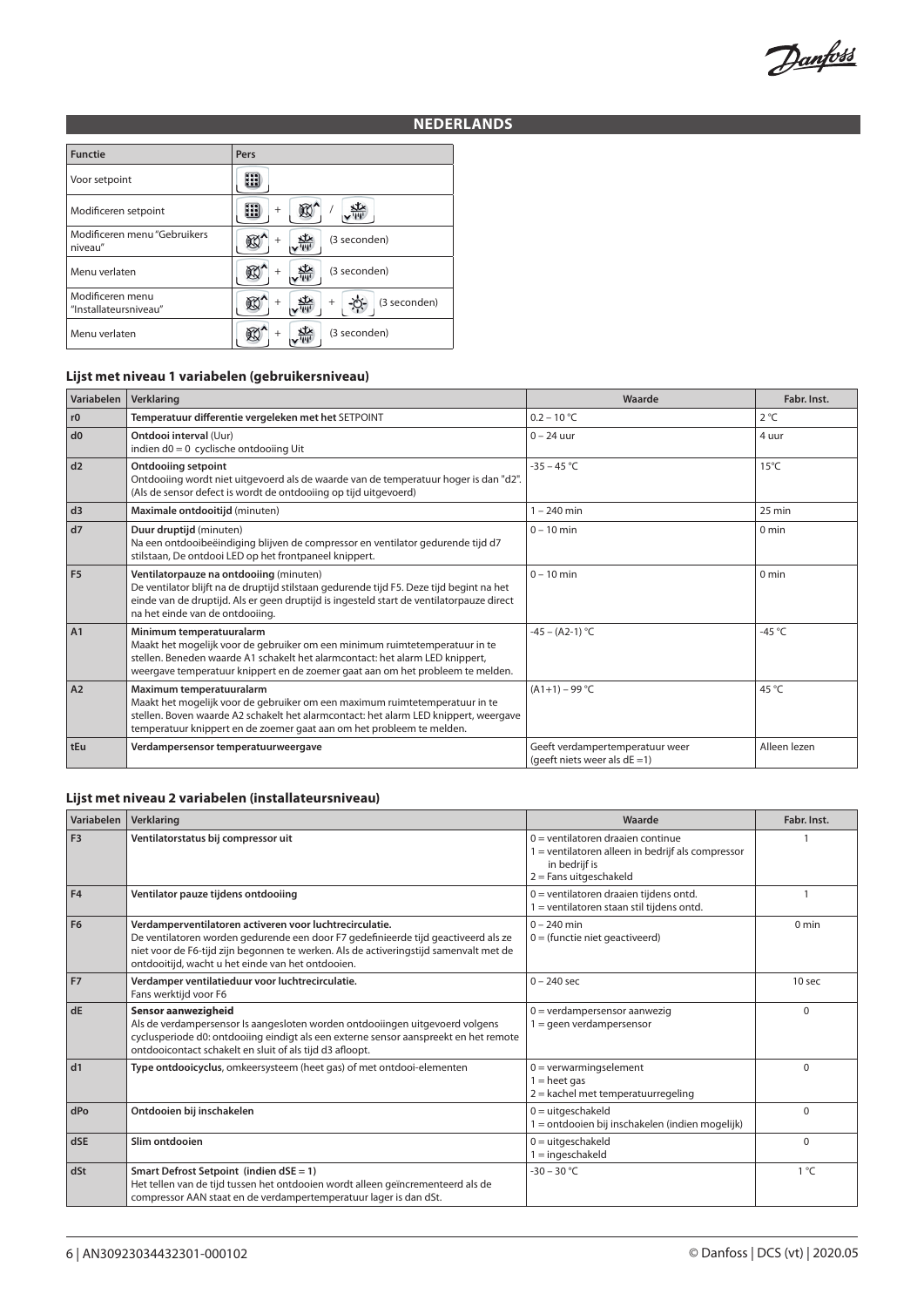

| Variabelen        | Verklaring                                                                                                                                                                                                                                                                                                                                                  | Waarde                                                                                                                                                                                                                                                                                                                                                                                                                                                                                                                                                                                                                                                                                                                                                                                                                                                                                                           | Fabr. Inst.           |
|-------------------|-------------------------------------------------------------------------------------------------------------------------------------------------------------------------------------------------------------------------------------------------------------------------------------------------------------------------------------------------------------|------------------------------------------------------------------------------------------------------------------------------------------------------------------------------------------------------------------------------------------------------------------------------------------------------------------------------------------------------------------------------------------------------------------------------------------------------------------------------------------------------------------------------------------------------------------------------------------------------------------------------------------------------------------------------------------------------------------------------------------------------------------------------------------------------------------------------------------------------------------------------------------------------------------|-----------------------|
| dFd               | Weergave weergeven tijdens ontdooien                                                                                                                                                                                                                                                                                                                        | $0 =$ huidige temperatuur<br>$1 =$ temperatuur aan het begin van het<br>ontdooien<br>$2 = "DEF"$                                                                                                                                                                                                                                                                                                                                                                                                                                                                                                                                                                                                                                                                                                                                                                                                                 |                       |
| Ad                | <b>Modbus Netwrok-adres</b>                                                                                                                                                                                                                                                                                                                                 | $1 - 247$ (con SEr=1)                                                                                                                                                                                                                                                                                                                                                                                                                                                                                                                                                                                                                                                                                                                                                                                                                                                                                            | $\mathbf 0$           |
| <b>Bdr</b>        | <b>Modbus baudrate</b>                                                                                                                                                                                                                                                                                                                                      | $0 = 300$ baud<br>$1 = 600$ baud<br>$2 = 1200$ baud<br>$3 = 2400$ baud<br>$4 = 4800$ baud<br>$5 = 9600$ baud<br>$6 = 14400$ baud<br>$7 = 19200$ baud<br>$8 = 38400$ baud                                                                                                                                                                                                                                                                                                                                                                                                                                                                                                                                                                                                                                                                                                                                         | 8                     |
| Prt               | Modbus pariteitscontrole                                                                                                                                                                                                                                                                                                                                    | $0 = none$<br>$1 = even$<br>$2 =$ odd                                                                                                                                                                                                                                                                                                                                                                                                                                                                                                                                                                                                                                                                                                                                                                                                                                                                            | $\mathbf{1}$          |
| Ald               | Minimum- en maximum temperatuur signalering en alarm weergave vertraging                                                                                                                                                                                                                                                                                    | $0 - 240$ min                                                                                                                                                                                                                                                                                                                                                                                                                                                                                                                                                                                                                                                                                                                                                                                                                                                                                                    | 120 min               |
| C1                | Minimum tijd tussen uit- en inschakelen van de compressor.                                                                                                                                                                                                                                                                                                  | $0 - 15$ min                                                                                                                                                                                                                                                                                                                                                                                                                                                                                                                                                                                                                                                                                                                                                                                                                                                                                                     | 0 min                 |
| <b>CAL</b>        | Ruimtesensor waarde correctie                                                                                                                                                                                                                                                                                                                               | $-10 - 10 °C$                                                                                                                                                                                                                                                                                                                                                                                                                                                                                                                                                                                                                                                                                                                                                                                                                                                                                                    | $0^{\circ}$ C         |
| CE <sub>1</sub>   | Duur van de inschakeltijd van de compressor in het geval van een defecte<br>omgevingssonde (noodmodus).<br>Als CE1 = 0 blijft de noodmodus in aanwezigheid van fout E0 uitgeschakeld, de<br>compressor blijft uitgeschakeld en ontdooien wordt voorkomen om de resterende<br>koude te behouden.                                                             | $0 - 240$ min<br>$0 = uitgeschakeld$                                                                                                                                                                                                                                                                                                                                                                                                                                                                                                                                                                                                                                                                                                                                                                                                                                                                             | 0 min                 |
| CE <sub>2</sub>   | Duur van de UIT-tijd van de compressor in het geval van een defecte<br>omgevingssonde (noodmodus).                                                                                                                                                                                                                                                          | $5 - 240$ min                                                                                                                                                                                                                                                                                                                                                                                                                                                                                                                                                                                                                                                                                                                                                                                                                                                                                                    | 5 min                 |
| doC               | Compressor veiligheidstijd voor deurschakelaar: als de deur open is schakelt de<br>verdamperventilator en de compressor zal continue werken gedurende tijd doC,<br>daarna schakelt hij uit.                                                                                                                                                                 | $0 - 5$ minuten                                                                                                                                                                                                                                                                                                                                                                                                                                                                                                                                                                                                                                                                                                                                                                                                                                                                                                  | 0 <sub>min</sub>      |
| tdo               | Compressor herstarttijd na opening van de deur.<br>Wanneer de deur wordt geopend en na de tdo-tijd, is het teruggekeerd naar de<br>normaal functionerende deur open alarm (ED). Als de deurschakelaar is gesloten en<br>het lampje langer blijft branden dan wordt het Tdo-lichtcelalarm gesignaleerd (E9).<br>Met tdo = $0$ is de parameter uitgeschakeld. | $0 - 240$ min<br>$0 = uitgeschakeld$                                                                                                                                                                                                                                                                                                                                                                                                                                                                                                                                                                                                                                                                                                                                                                                                                                                                             | 0 <sub>min</sub>      |
| Fst               | Ventilator uitschakeltemperatuur<br>De ventilator stopt als de temperatuur waarde van de verdampersensor hoger is dan<br>deze waarde.                                                                                                                                                                                                                       | $-45 - 99 °C$                                                                                                                                                                                                                                                                                                                                                                                                                                                                                                                                                                                                                                                                                                                                                                                                                                                                                                    | 99 °C                 |
| Fd                | Differentie voor parameter "Fst"                                                                                                                                                                                                                                                                                                                            | $1 - 10 °C$                                                                                                                                                                                                                                                                                                                                                                                                                                                                                                                                                                                                                                                                                                                                                                                                                                                                                                      | $2^{\circ}$ C         |
| <b>LSE</b>        | Minimum waarde in te stellen setpoint.                                                                                                                                                                                                                                                                                                                      | -45 - (HSE-1) °C                                                                                                                                                                                                                                                                                                                                                                                                                                                                                                                                                                                                                                                                                                                                                                                                                                                                                                 | -45 °C                |
| <b>HSE</b>        | Maximum waarde in te stellen setpoint.                                                                                                                                                                                                                                                                                                                      | $(LSE+1) - 99 °C$                                                                                                                                                                                                                                                                                                                                                                                                                                                                                                                                                                                                                                                                                                                                                                                                                                                                                                | 99 °C                 |
| AU1               | Besturing relais hulp/alarm 1                                                                                                                                                                                                                                                                                                                               | $6$ (NC) = relais gedeactiveerd tijdens stand-by<br>-5 (NC) = Contact voor<br>behuizingelementcontrole (AUX-relais<br>gesloten met compressoruitgang<br>inactief).<br>-4 (NC) = pump-down-functie (NC, zie CHAP<br>5.16)<br>-3 (NC) = automatisch hulprelais beheerd door<br>StA temp. instelling met differentieel<br>van $2^{\circ}$ C (NC)<br>-2 (NC) = handmatig hulprelais geregeld via<br>AUX-toets (NC)<br>$-1$ (NC) = alarmrelais (NC)<br>$0 =$ relais gedeactiveerd<br>$1 (NO) = alarmrelais (NO)$<br>2 (NO) = handmatig hulprelais geregeld via AUX-<br>sleutel (NO)<br>3 (NO) = automatisch hulprelais beheerd door<br>StA temp. instelling met differentieel<br>van $2^{\circ}C(NO)$<br>4 (NO) = pump-down-functie (NEE, zie CHAP<br>5.16)<br>5 (NO) = vrij spanningscontact voor<br>condensoreenheid (parallel AUX-relais<br>en compressorrelais)<br>$6$ (NO) = relais geactiveerd tijdens stand-by | $-1$                  |
| AU <sub>2</sub>   | Besturing relais hulp/alarm 2                                                                                                                                                                                                                                                                                                                               | (zoals AU1)                                                                                                                                                                                                                                                                                                                                                                                                                                                                                                                                                                                                                                                                                                                                                                                                                                                                                                      | 5                     |
| <b>StA</b><br>nSc | Temp. instelling voor aux. relais<br>Correctiefactor voor de SET-knop tijdens nachtbedrijf<br>(energiebesparend) (met $ln 1$ of $ln 2 = 8$ of -8)<br>Tijdens nachtbedrijf is de controleset:<br>Set Control = $Set + nSC$<br>In de nachtmodus knippert de komma.                                                                                            | $-45 - 99 °C$<br>$-20 - 20 °C$                                                                                                                                                                                                                                                                                                                                                                                                                                                                                                                                                                                                                                                                                                                                                                                                                                                                                   | $0^{\circ}$ C<br>0 °C |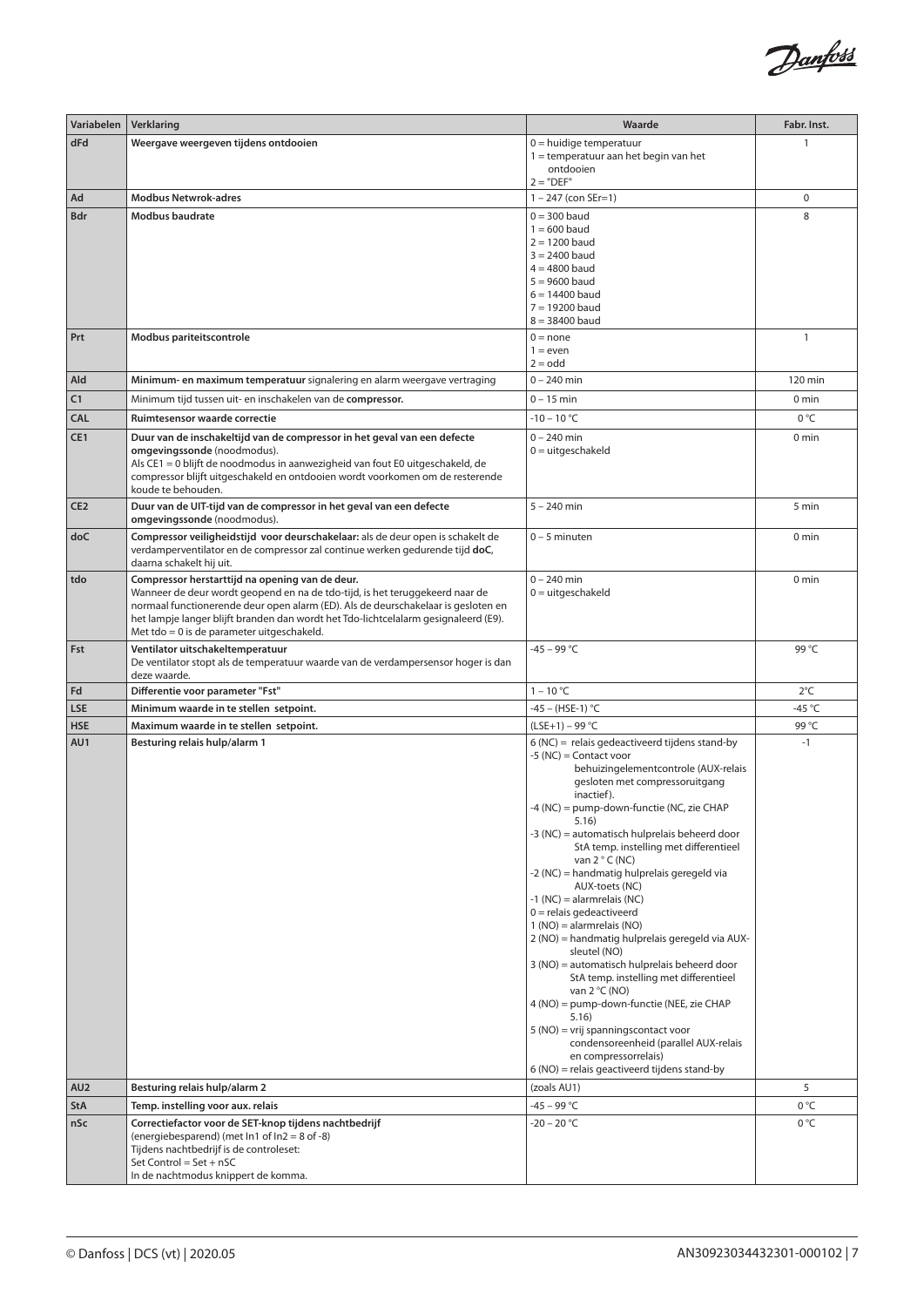

| Variabelen | Verklaring                                                 | Waarde                                                                                                                                                                                                                                                                                                                                                                                                                                                                                                                                                                                                                                                                                                                                                                                                                                                                                                                                                                                                                                                                                                | Fabr. Inst.          |
|------------|------------------------------------------------------------|-------------------------------------------------------------------------------------------------------------------------------------------------------------------------------------------------------------------------------------------------------------------------------------------------------------------------------------------------------------------------------------------------------------------------------------------------------------------------------------------------------------------------------------------------------------------------------------------------------------------------------------------------------------------------------------------------------------------------------------------------------------------------------------------------------------------------------------------------------------------------------------------------------------------------------------------------------------------------------------------------------------------------------------------------------------------------------------------------------|----------------------|
| ln 1       | INP-1-ingangsinstelling                                    | 8 = digitale ingang nachtmodus<br>(energiebesparing, N.O.)<br>7 = Stop met ontdooien op afstand (N.O.) (geeft<br>de stijgende flank van de impuls aan)<br>6 = Ontdooien op afstand starten (N.O.) (geeft de<br>stijgende flank van de impuls aan)<br>5 = Stand-by op afstand (N.O.) (Om de Stand-By-<br>modus aan te geven, toont het scherm 'In5'<br>afgewisseld met de huidige weergave)<br>4 = Pump-down drukschakelaar (N.O.)<br>$3 =$ Man-in-room alarm (N.O.)<br>$2 =$ Compressorbeveiliging (N.O.)<br>$1 = Deurschakelaar (N.O.)$<br>$0 = uitgeschakeld$<br>$-1 = Deurschakelaar (N.C.)$<br>$-2 =$ Compressorbeveiliging (N.C.)<br>$-3$ = Alarm man-in-kamer (N.C.)<br>-4 = Pump-down drukschakelaar (N.C.)<br>-5 = Stand-by op afstand (N.C.) (Om de Stand-By-<br>modus aan te geven, toont het display 'In5',<br>afgewisseld met de huidige weergave)<br>-6 = Start ontdooien op afstand (N.C.) (leest<br>dalende flank van de impuls)<br>-7 = Stop met ontdooien op afstand (N.C.) (leest<br>de dalende flank van de impuls)<br>-8 = digitale ingang nachtmodus<br>(energiebesparing, N.C.) | $\overline{2}$       |
| ln2        | INP-2-ingangsinstelling                                    | (zoals In1)                                                                                                                                                                                                                                                                                                                                                                                                                                                                                                                                                                                                                                                                                                                                                                                                                                                                                                                                                                                                                                                                                           | $\mathbf{1}$         |
| bEE        | Zoemer inschakelen                                         | $0 = uitgeschakeld$<br>$1 =$ ingeschakeld                                                                                                                                                                                                                                                                                                                                                                                                                                                                                                                                                                                                                                                                                                                                                                                                                                                                                                                                                                                                                                                             | $\Omega$             |
| mOd        | Thermostaat werkende modus                                 | $0 =$ Koude functie<br>$1 = Hot$ -functie<br>(in deze modus zijn ontdooien en ventilator<br>uitschakelen Fst uitgesloten)                                                                                                                                                                                                                                                                                                                                                                                                                                                                                                                                                                                                                                                                                                                                                                                                                                                                                                                                                                             | $\Omega$             |
| <b>P1</b>  | Wachtwoord beveiliging<br>(actief als PA niet gelijk is 0) | $0 =$ alleen weergave van setpoint<br>1 = weergave setpoint, AUX, verlichting toegang<br>$2 =$ toegang tot programmering niet toegestaan<br>3 = toegang tot tweede programmeerniveau is<br>niet toegestaan                                                                                                                                                                                                                                                                                                                                                                                                                                                                                                                                                                                                                                                                                                                                                                                                                                                                                            | 3                    |
| <b>P2</b>  | Wachtwoord<br>(zie P1 voor het type beveiliging)           | 0999<br>$0 =$ niet actief                                                                                                                                                                                                                                                                                                                                                                                                                                                                                                                                                                                                                                                                                                                                                                                                                                                                                                                                                                                                                                                                             | $\mathbf 0$          |
| reL        | Software versie                                            | weergave software versie                                                                                                                                                                                                                                                                                                                                                                                                                                                                                                                                                                                                                                                                                                                                                                                                                                                                                                                                                                                                                                                                              | (Alleen uitleesbaar) |

# **Probleemoplossing**

|                | Alarm code   Mogelijke oorzaak                                                                                                                                    | Oplossing                                                                                                                                                          |
|----------------|-------------------------------------------------------------------------------------------------------------------------------------------------------------------|--------------------------------------------------------------------------------------------------------------------------------------------------------------------|
| E <sub>0</sub> | Koelcel temperatuursensor werkt niet optimaal.                                                                                                                    | • Controleer of de koelcel temperatuursensor goed werkt.<br>· Blijft het probleem bestaan, vervang dan de sensor.                                                  |
| E <sub>1</sub> | Ontdooisensor werkt niet goed (In dit geval duurt de ontdooiing tijd d3)                                                                                          | · Controleer of de ontdooisensor goed werkt.<br>· Blijft het probleem zich voordoen, vervang dan de sensor.                                                        |
| E <sub>2</sub> | Eeprom alarm<br>Een EEPROM geheugen alarm was gedetecteerd.<br>(alle uitgangen, muv het alarm worden uitgeschakeld)                                               | · Zet het toestel uit en opnieuw aan                                                                                                                               |
| E8             | Man in koelcel alarm                                                                                                                                              | · Reset het alarm binnen in de koelcel                                                                                                                             |
| Ec             | Compressor beveiliging aangesproken (thermische beveiliging of max druk<br>pressostaat)<br>(alle uitgangen, muy het alarm worden uitgeschakeld)                   | • Controleer of de compressor goed werkt.<br>· Controleer het compressorvermogen.<br>Blijft het probleem zich voordoen, neem dan contact op met de<br>leverancier. |
| Ed             | Open deur Alarm. Wanneer de deur is geopend wordt na de tdo tijd de regelaar terug<br>op normaal gezet en schakelt hij het deur alarm uit                         | · Controleer de deurschakelaar<br>· Controleer de aansluitingen<br>Blijft het probleem zich voordoen, neem dan contact op met de<br>leverancier.                   |
| E <sub>9</sub> | Cellicht alarm.<br>Het licht van de cel brandt langer dan tdo.                                                                                                    | • Doe het licht uit                                                                                                                                                |
| EH             | Maximum temperatuur alarm.<br>De temperatuur in de koude ruimte heeft de max. temperatuuralarminstelling (zie<br>variabelen A2, gebruikers-<br>programmeerniveau) | • Controleer of de compressor correct werkt.<br>· Sensor leest de temperatuur niet goed of de compressor start / stop-<br>controle werkt niet.                     |
| EL             | Minimum temperatuur alarm.<br>De temperatuur in de koude ruimte heeft de min. temperatuuralarminstelling (zie<br>variabelen A1, gebruikers-<br>programmeerniveau) | • Controleer of de compressor correct werkt.<br>Sensor leest de temperatuur niet goed of de compressor start / stop-<br>controle werkt niet.                       |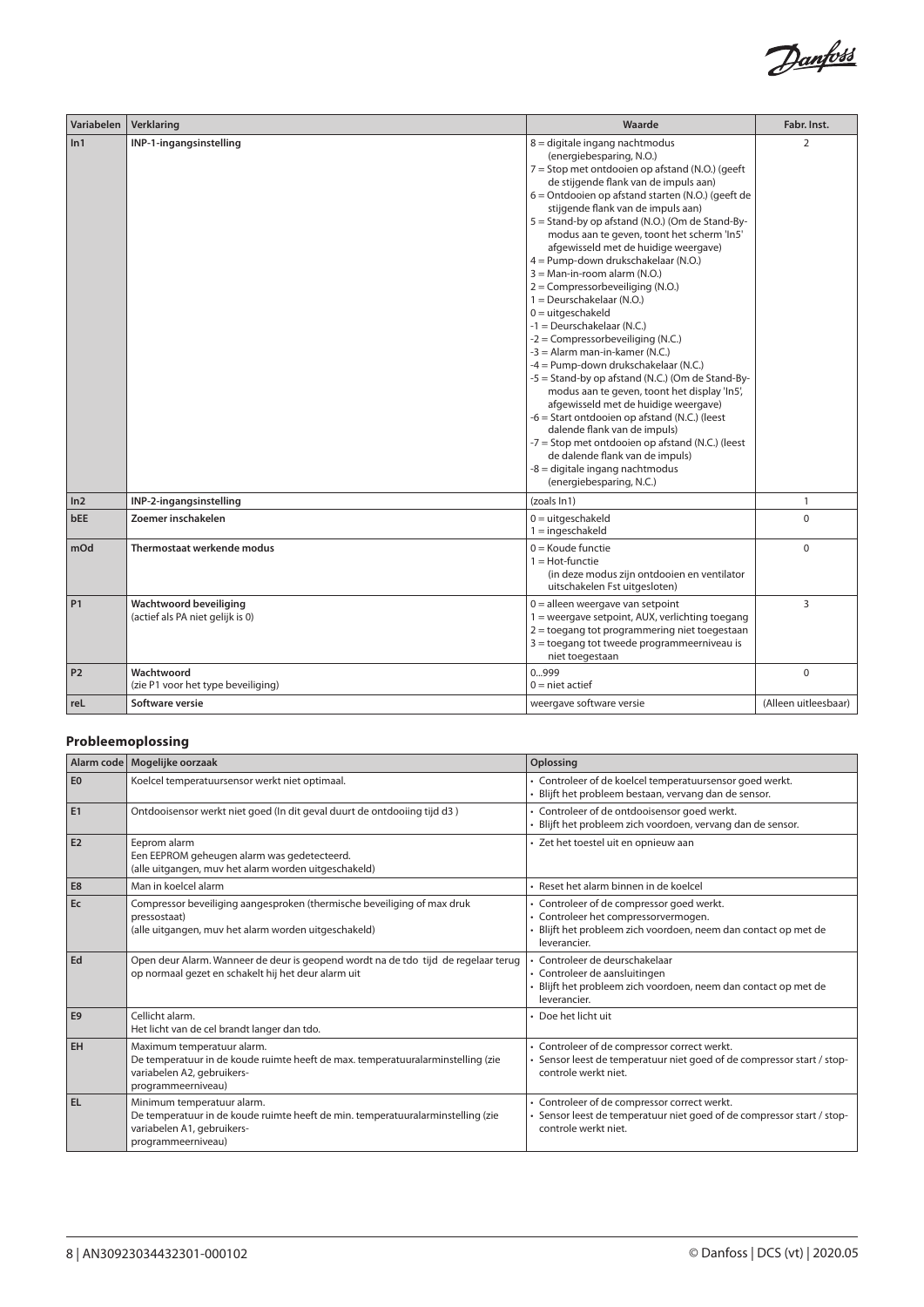Danfoss

# **DEUTSCH**

| <b>Funktion</b>                    | <b>Tasten</b>               |
|------------------------------------|-----------------------------|
| Sollwert Anzeige                   |                             |
| Sollwert ändern                    | $^{+}$                      |
| Änderung in Benutzerebene          | (3 sekunden)                |
| Zurück                             | (3 sekunden)                |
| Änderung in<br>Inbetriebnahmeebene | (3 sekunden)<br>$^{+}$<br>÷ |
| Zurück                             | (3 sekunden)                |

#### **Parameterliste 1**

| Parameter      | Beschreibung                                                                                                                                                                                                                                                                      | Wert                   | Voreingestellter wert |
|----------------|-----------------------------------------------------------------------------------------------------------------------------------------------------------------------------------------------------------------------------------------------------------------------------------|------------------------|-----------------------|
| r0             | Temperaturdifferenz im Vergleich zum Hauptsollwert                                                                                                                                                                                                                                | $0.2 - 10 °C$          | $2^{\circ}C$          |
| d0             | Auftauintervall (Stunden)<br>Wenn d0 = 0 zyklisch Abtau Aus                                                                                                                                                                                                                       | $0 - 24$ std           | 4 std                 |
| d2             | Sollwert für Abtauende.<br>Die Abtauung wird nicht ausgeführt, wenn die vom Abtaufühler gemessene<br>Temperatur größer als d2 ist.<br>(Wenn der Sensor fehlerhaft ist, wird das Abtauen zeitgesteuert).                                                                           | $-35 - 45$ °C          | $15^{\circ}$ C        |
| d3             | Maximale Auftauzeit (Minuten)                                                                                                                                                                                                                                                     | $1 - 240$ min          | $25 \text{ min}$      |
| d7             | Tropfdauer (Minuten)<br>Am Ende der Abtauung bleiben Kompressor und Ventilatoren zum Zeitpunkt d7 im<br>Stillstand.<br>Die Abtau-LED an der Vorderseite blinkt.                                                                                                                   | $0 - 10$ min           | $0 \text{ min}$       |
| F <sub>5</sub> | Lüfterpause nach dem Abtauen (Minuten)<br>Ermöglicht, dass die Lüfter nach dem Abtropfen eine Zeit lang F5 stehen bleiben.<br>Diese Zeit beginnt am Ende des Abtropfens. Wenn kein Abtropfen eingestellt ist,<br>beginnt die Lüfterpause direkt nach dem Abtauen.                 | $0 - 10$ min           | $0 \text{ min}$       |
| A1             | Mindesttemperaturalarm<br>Ermöglicht dem Benutzer die Festlegung einer Mindesttemperatur für den zu<br>kühlenden Raum. Unter dem Wert A1 wird ein Alarm ausgelöst: Die Alarm-LED<br>blinkt, die angezeigte Temperatur blinkt und der Summer ertönt, um das Problem<br>anzuzeigen. | $-45 - (A2-1) °C$      | $-45^{\circ}$ C       |
| A2             | Alarm für maximale Temperatur<br>Ermöglicht dem Benutzer, eine Höchsttemperatur für den zu Kühlraum festzulegen.<br>Oberhalb von Wert A2 wird ein Alarm ausgelöst: Die Alarm-LED blinkt, die angezeigte<br>Temperatur blinkt und der Summer ertönt, um das Problem anzuzeigen.    | $(A1+1) - 99$ °C       | 99 °C                 |
| tEu            | Temperaturanzeige des Verdampferfühlers<br>(zeigt nichts an, wenn $dE = 1$ ist)                                                                                                                                                                                                   | Verdampfungstemperatur | Schreibgeschützt      |

#### **Parameterliste 2**

| Parameter      | Beschreibung                                                                                                                                                                                                                                                                  | Wert                                                                                                               | Voreingestellter wert |
|----------------|-------------------------------------------------------------------------------------------------------------------------------------------------------------------------------------------------------------------------------------------------------------------------------|--------------------------------------------------------------------------------------------------------------------|-----------------------|
| F <sub>3</sub> | Lüfterstatus bei ausgeschaltetem Kompressor                                                                                                                                                                                                                                   | $0 =$ Lüfter laufen ununterbrochen<br>1 = Lüfter laufen nur, wenn der Kompressor läuft<br>$2 =$ Lüfter deaktiviert |                       |
| F4             | Lüfterpause während der Abtauung                                                                                                                                                                                                                                              | 0 = Lüfter laufen während der Abtauung<br>1 = Lüfter laufen nicht während der Abtauung                             |                       |
| F <sub>6</sub> | Aktivierung der Verdampferlüfter zur Luftumwälzung.<br>Die Lüfter werden für eine durch F7 festgelegte Zeit aktiviert, wenn sie nicht für die<br>F6-Zeit begonnen haben. Wenn die Aktivierungszeit mit der Abtauzeit übereinstimmt,<br>wird das Ende der Abtauung abgewartet. | $0 - 240$ min<br>$0 =$ (Funktion nicht aktiviert)                                                                  | $0 \text{ min}$       |
| <b>F7</b>      | Verdampferlüfterdauer für die Luftumwälzung.<br>Arbeitszeit der Fans für F6                                                                                                                                                                                                   | $0 - 240$ sec                                                                                                      | 10 <sub>sec</sub>     |
| dE             | Präsenz des Sensors<br>Wenn der Verdampferfühler deaktiviert ist, werden Abtauungen zyklisch mit der<br>Zeitdauer d0 ausgeführt: Die Abtauung endet, wenn ein externes Gerät auslöst und<br>den Fernabtaukontakt schließt oder wenn die Zeit d3 abläuft.                      | $0 =$ Verdampferfühler vorhanden<br>ekein Verdampferfühler                                                         | $\Omega$              |
| d1             | Abtautyp, Zyklusinversion (Heißgas) oder mit Heizelementen                                                                                                                                                                                                                    | $0 = Heizelement$<br>$1 =$ heißes Gas<br>2 = Heizung mit Temperaturregelung                                        | $\Omega$              |
| dPo            | Abtauen beim Einschalten                                                                                                                                                                                                                                                      | $0 =$ deaktiviert<br>1 = Abtauen beim Einschalten (wenn möglich)                                                   | $\Omega$              |
| dSE            | <b>Intelligente Abtauung</b>                                                                                                                                                                                                                                                  | $0 =$ deaktiviert<br>$1 =$ aktiviert                                                                               | $\Omega$              |
| dSt            | Intelligenter Abtau-Sollwert (wenn dSE = 1)<br>Das Zählen der Zeit zwischen dem Abtauen wird nur erhöht, wenn der Verdichter<br>eingeschaltet ist und die Verdampfertemperatur unter dSt liegt.                                                                               | $-30 - 30 °C$                                                                                                      | $1^{\circ}C$          |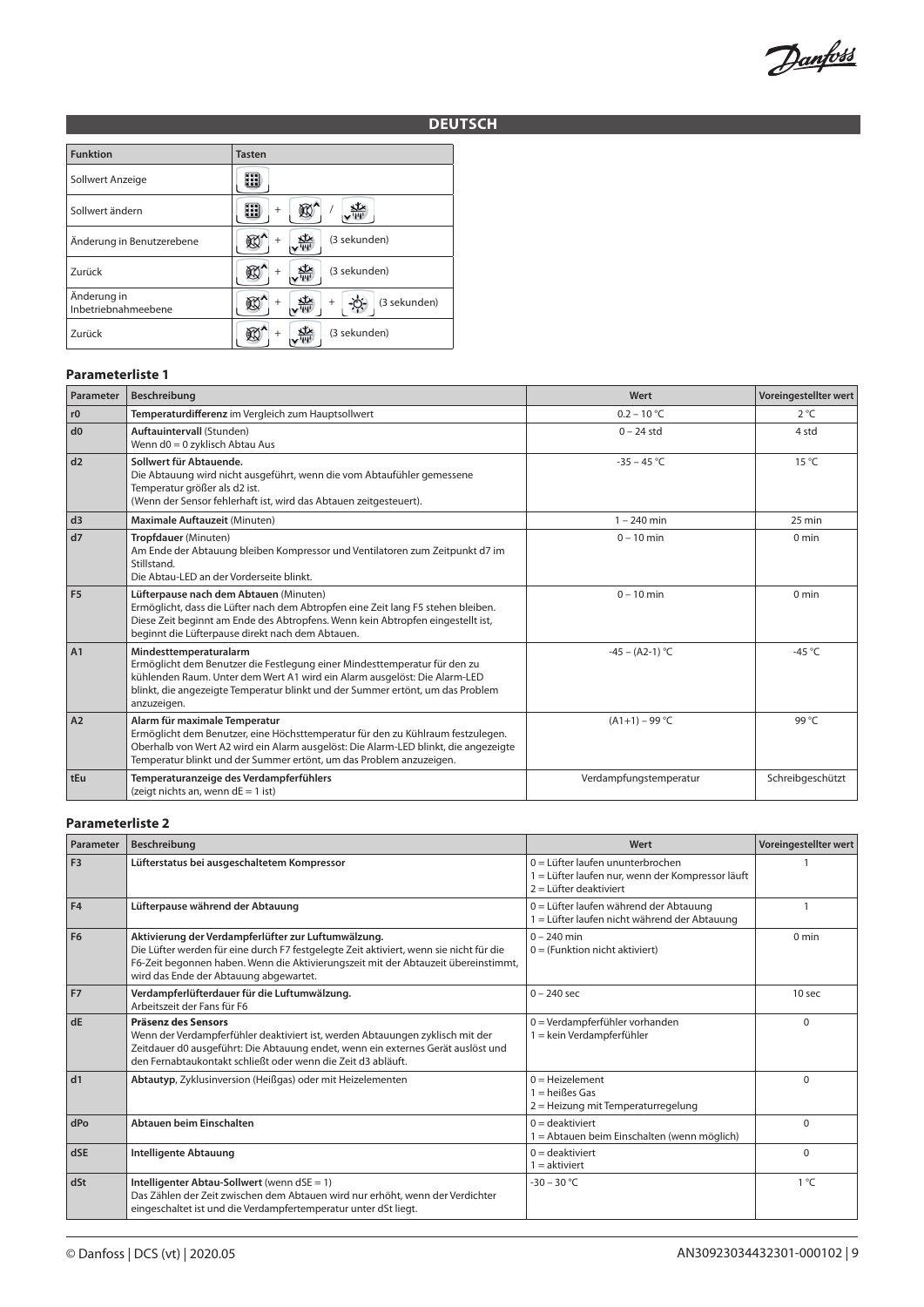

| Parameter       | Beschreibung                                                                                                                                                                                                                                                                                                                                                                   | Wert                                                                                                                                                                                                                                                                                                                                                                                                                                                                                                                                                                                                                                                                                                                                                                                                                                                                                                               | Voreingestellter wert |
|-----------------|--------------------------------------------------------------------------------------------------------------------------------------------------------------------------------------------------------------------------------------------------------------------------------------------------------------------------------------------------------------------------------|--------------------------------------------------------------------------------------------------------------------------------------------------------------------------------------------------------------------------------------------------------------------------------------------------------------------------------------------------------------------------------------------------------------------------------------------------------------------------------------------------------------------------------------------------------------------------------------------------------------------------------------------------------------------------------------------------------------------------------------------------------------------------------------------------------------------------------------------------------------------------------------------------------------------|-----------------------|
| dFd             | Displayanzeige während des Abtauens                                                                                                                                                                                                                                                                                                                                            | $0 =$ aktuelle Temperatur<br>1 = Temperatur zu Beginn der Abtauung<br>$2 = "DEF"$                                                                                                                                                                                                                                                                                                                                                                                                                                                                                                                                                                                                                                                                                                                                                                                                                                  |                       |
| Ad              | <b>Modbus Netzadresse</b>                                                                                                                                                                                                                                                                                                                                                      | $1 - 247$ (con SEr=1)                                                                                                                                                                                                                                                                                                                                                                                                                                                                                                                                                                                                                                                                                                                                                                                                                                                                                              | $\mathbf 0$           |
| Bdr             | Modbus-Baudrate                                                                                                                                                                                                                                                                                                                                                                | $0 = 300$ baud<br>$1 = 600$ baud<br>$2 = 1200$ baud<br>$3 = 2400$ baud<br>$4 = 4800$ baud<br>$5 = 9600$ baud<br>$6 = 14400$ baud<br>$7 = 19200$ baud<br>$8 = 38400$ baud                                                                                                                                                                                                                                                                                                                                                                                                                                                                                                                                                                                                                                                                                                                                           | 8                     |
| Prt             | Modbus-Paritätsprüfung                                                                                                                                                                                                                                                                                                                                                         | $0 = none$<br>$1 = even$<br>$2 =$ odd                                                                                                                                                                                                                                                                                                                                                                                                                                                                                                                                                                                                                                                                                                                                                                                                                                                                              | $\mathbf{1}$          |
| Ald             | Minimale und maximale Temperatursignalisierung und Verzögerung der<br>Alarmanzeige                                                                                                                                                                                                                                                                                             | $0 - 240$ min                                                                                                                                                                                                                                                                                                                                                                                                                                                                                                                                                                                                                                                                                                                                                                                                                                                                                                      | 120 min               |
| C1              | Minimale Zeit zwischen dem Abschalten und dem anschließenden Einschalten des<br>Kompressors.                                                                                                                                                                                                                                                                                   | $0 - 15$ min                                                                                                                                                                                                                                                                                                                                                                                                                                                                                                                                                                                                                                                                                                                                                                                                                                                                                                       | 0 min                 |
| <b>CAL</b>      | Kaltraumsensorwertkorrektur                                                                                                                                                                                                                                                                                                                                                    | $-10 - 10 °C$                                                                                                                                                                                                                                                                                                                                                                                                                                                                                                                                                                                                                                                                                                                                                                                                                                                                                                      | 0 °C                  |
| CE1             | Einschaltdauer des Verdichters bei fehlerhafter Umgebungssonde (Notfallmodus).<br>Wenn CE1 = 0 ist, bleibt der Notfallmodus bei Fehler E0 deaktiviert, der Kompressor<br>bleibt ausgeschaltet und ein Abtauen wird verhindert, um die verbleibende Kälte zu<br>erhalten.                                                                                                       | $0 - 240$ min<br>$0 =$ deaktiviert                                                                                                                                                                                                                                                                                                                                                                                                                                                                                                                                                                                                                                                                                                                                                                                                                                                                                 | 0 <sub>min</sub>      |
| CE <sub>2</sub> | Dauer der Ausschaltzeit des Verdichters bei fehlerhafter Umgebungssonde<br>(Notfallmodus).                                                                                                                                                                                                                                                                                     | $5 - 240$ min                                                                                                                                                                                                                                                                                                                                                                                                                                                                                                                                                                                                                                                                                                                                                                                                                                                                                                      | 5 min                 |
| doC             | Kompressorsicherheitszeit für Türschalter: Wenn die Tür geöffnet wird, werden die<br>Verdampferlüfter abgeschaltet und der Kompressor arbeitet für die Zeit doC weiter,<br>danach wird er heruntergefahren.                                                                                                                                                                    | 0 bis 5 min                                                                                                                                                                                                                                                                                                                                                                                                                                                                                                                                                                                                                                                                                                                                                                                                                                                                                                        | 0 <sub>min</sub>      |
| tdo             | Wiederanlaufzeit des Kompressors nach dem Öffnen der Tür. Wenn die Tür geöffnet<br>ist und nach Ablauf dieser Zeit ist die normale Funktion wiederhergestellt, die einen<br>Türalarm auslöst (Ed). Wenn der Türschalter geschlossen ist und das Licht länger<br>eingeschaltet bleibt, wird der Alarm "Lichtzelle" (E9) gemeldet. Bei tdo = 0 ist der<br>Parameter deaktiviert. | $0 - 240$ min<br>$0 =$ deaktiviert                                                                                                                                                                                                                                                                                                                                                                                                                                                                                                                                                                                                                                                                                                                                                                                                                                                                                 | 0 <sub>min</sub>      |
| Fst             | Fan herunterfahren der temperatur<br>Die Lüfter halten an, wenn der vom Verdampferfühler gemessene Temperaturwert<br>diesen Wert überschreitet.                                                                                                                                                                                                                                | $-45 - 99 °C$                                                                                                                                                                                                                                                                                                                                                                                                                                                                                                                                                                                                                                                                                                                                                                                                                                                                                                      | 99 °C                 |
| Fd              | <b>Fst Differenzial</b>                                                                                                                                                                                                                                                                                                                                                        | $1 - 10 °C$                                                                                                                                                                                                                                                                                                                                                                                                                                                                                                                                                                                                                                                                                                                                                                                                                                                                                                        | $2^{\circ}C$          |
| <b>LSE</b>      | Minimalwert, der dem Sollwert zugeordnet werden kann                                                                                                                                                                                                                                                                                                                           | -45 – (HSE-1) °C                                                                                                                                                                                                                                                                                                                                                                                                                                                                                                                                                                                                                                                                                                                                                                                                                                                                                                   | -45 $^{\circ}$ C      |
| <b>HSE</b>      | Maximalwert, der dem Sollwert zugeordnet werden kann                                                                                                                                                                                                                                                                                                                           | $(LSE+1) - 99 °C$                                                                                                                                                                                                                                                                                                                                                                                                                                                                                                                                                                                                                                                                                                                                                                                                                                                                                                  | 99 °C                 |
| AU1             | Hilfs / Alarmrelais 1 Steuerung                                                                                                                                                                                                                                                                                                                                                | -6 (NC) = Relais fällt während des Standby<br>-5 (NC) = Kontakt für Gehäuseelementsteuerung<br>(AUX-Relais geschlossen,<br>Kompressorausgang inaktiv).<br>-4 (NC) = Abpumpfunktion (NC, siehe CHAP 5.16)<br>-3 (NC) = automatisches Hilfsrelais, das von StA-<br>Temp. Gesteuert wird. Einstellung mit 2<br>° C Differenzial (NC)<br>-2 (NC) = manuelles Hilfsrelais, gesteuert über<br>AUX-Taste (NC)<br>$-1$ (NC) = Alarmrelais (NC)<br>$0 =$ Relais deaktiviert<br>$1 (NO) =$ Alarmrelais (NO)<br>2 (NO) = manuelles Hilfsrelais, gesteuert über die<br>AUX-Taste (NO)<br>3 (NO) = automatisches Hilfsrelais, das von StA-<br>Temp. Gesteuert wird. Einstellung mit 2<br>°C Differenzial (NO)<br>4 (NO) = Abpumpfunktion (NO, siehe KAPITEL<br>5.16)<br>5 (NO) = freier Spannungskontakt für die<br>Verflüssigungsanlage (Parallelrelais AUX<br>und Verdichter)<br>6 (NO) = Relais erregt im Bereitschaftsmodus | $-1$                  |
| AU <sub>2</sub> | Hilfs / Alarmrelais 2 Steuerung                                                                                                                                                                                                                                                                                                                                                | (like AU1)                                                                                                                                                                                                                                                                                                                                                                                                                                                                                                                                                                                                                                                                                                                                                                                                                                                                                                         | 5                     |
| <b>StA</b>      | Temperatureinstellung für Hilfsrelais                                                                                                                                                                                                                                                                                                                                          | -45 – 99 °C                                                                                                                                                                                                                                                                                                                                                                                                                                                                                                                                                                                                                                                                                                                                                                                                                                                                                                        | 0 °C                  |
| nSC             | Korrekturfaktor für die SET-Taste im Nachtbetrieb (Energieeinsparung) (mit In1 oder<br>$ln2 = 8$ oder -8)<br>Während des Nachtbetriebs ist der Steuerungssatz:<br>Set Control = $Set + nSC$<br>Im Nachtmodus blinkt der Dezimalpunkt.                                                                                                                                          | $-20 - 20 °C$                                                                                                                                                                                                                                                                                                                                                                                                                                                                                                                                                                                                                                                                                                                                                                                                                                                                                                      | 0 °C                  |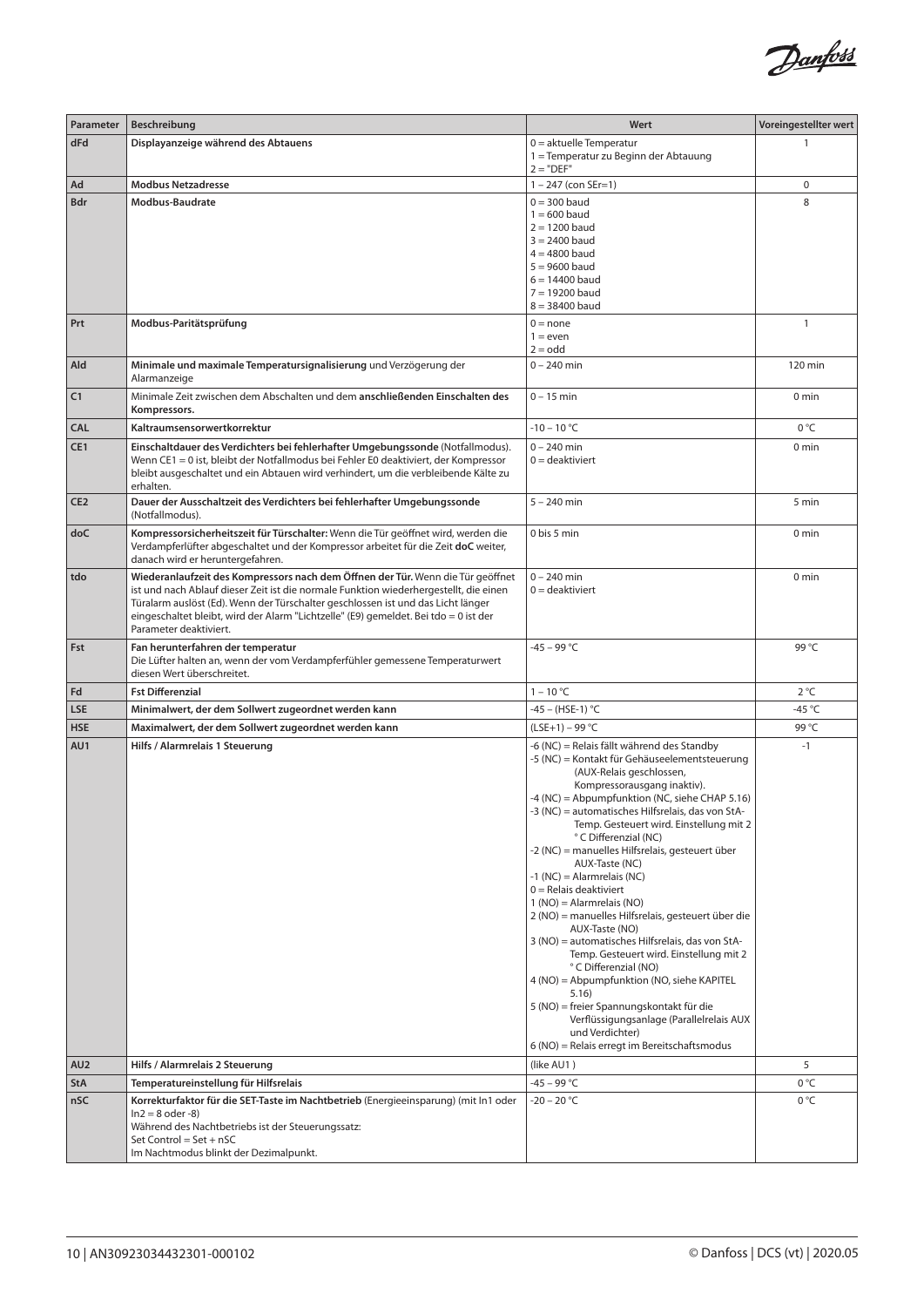

| Parameter       | Beschreibung                                             | Wert                                                                                                                                                                                                                                                                                                                                                                                                                                                                                                                                                                                                                                                                                                                                                                                                                                                                                                                                                                                                                                                                  | Voreingestellter wert |
|-----------------|----------------------------------------------------------|-----------------------------------------------------------------------------------------------------------------------------------------------------------------------------------------------------------------------------------------------------------------------------------------------------------------------------------------------------------------------------------------------------------------------------------------------------------------------------------------------------------------------------------------------------------------------------------------------------------------------------------------------------------------------------------------------------------------------------------------------------------------------------------------------------------------------------------------------------------------------------------------------------------------------------------------------------------------------------------------------------------------------------------------------------------------------|-----------------------|
| ln1             | INP-1 Eingangseinstellung                                | 8 = Digitaleingang im Nachtmodus<br>(Energiesparen, N.O.)<br>7 = Abtauung aus der Ferne stoppen (N. O.) (liest<br>die steigende Flanke des Impulses)<br>6 = Abtauung aus der Ferne starten (N.O.) (liest<br>die steigende Flanke des Impulses)<br>5 = Remote-Standby (N.O.) (Um den Standby-<br>Modus anzuzeigen, zeigt das Display<br>abwechselnd "In5" mit der aktuellen Ansicht<br>an.)<br>4 = Abpumpdruckschalter (N.O.)<br>3 = Man-in-Room-Alarm (N.O.)<br>2 = Kompressorschutz (N.O.)<br>1 = Türschalter (N.O.)<br>$0 =$ deaktiviert<br>$-1 =$ Türschalter (N.C.)<br>-2 = Kompressorschutz (N.C.)<br>-3 = Man-in-Room-Alarm (N.C.)<br>$-4 =$ Abpumpdruckschalter (N.C.)<br>-5 = Remote-Standby (N.C.) (Um den Standby-<br>Modus anzuzeigen, zeigt das Display<br>abwechselnd "In5" mit der aktuellen Ansicht<br>an.)<br>-6 = Abtauung aus der Ferne starten (N. C.) (liest<br>fallende Flanke des Impulses)<br>-7 = Abtauung aus der Ferne stoppen (N.C.)<br>(liest fallende Flanke des Impulses)<br>-8 = Digitaleingang im Nachtmodus<br>(Energiesparen, N.C.) | $\overline{2}$        |
| ln <sub>2</sub> | INP-2 Eingangseinstellung                                | (wie In1)                                                                                                                                                                                                                                                                                                                                                                                                                                                                                                                                                                                                                                                                                                                                                                                                                                                                                                                                                                                                                                                             | $\mathbf{1}$          |
| <b>bEE</b>      | Summer aktivieren                                        | $0 =$ deaktiviert<br>$1 =$ aktiviert                                                                                                                                                                                                                                                                                                                                                                                                                                                                                                                                                                                                                                                                                                                                                                                                                                                                                                                                                                                                                                  | $\mathbf{1}$          |
| mOd             | <b>Thermostat-Betriebsmodus</b>                          | $0 =$ Kaltfunktion<br>$1 = Heißfunktion$<br>(In diesem Modus sind Abtauen und Lüfter<br>deaktivieren nicht enthalten)                                                                                                                                                                                                                                                                                                                                                                                                                                                                                                                                                                                                                                                                                                                                                                                                                                                                                                                                                 | $\mathbf 0$           |
| P <sub>1</sub>  | Kennwortschutzart<br>(aktiv, wenn PA nicht gleich 0 ist) | $0 =$ nur Sollwert anzeigen<br>1 = Anzeigesollwert, AUX, Lichtzugang<br>2 = Zugriff in der Programmierung nicht erlaubt<br>3 = Zugriff in der Programmierung der zweiten<br>Ebene nicht zulässig                                                                                                                                                                                                                                                                                                                                                                                                                                                                                                                                                                                                                                                                                                                                                                                                                                                                      | 3                     |
| PA              | Passwort<br>(siehe P1 für die Schutzart)                 | 0999<br>$0 = \text{nicht aktiv}$                                                                                                                                                                                                                                                                                                                                                                                                                                                                                                                                                                                                                                                                                                                                                                                                                                                                                                                                                                                                                                      | $\Omega$              |
| reL             | Software freigeben                                       | Zeigt die Softwareversion an                                                                                                                                                                                                                                                                                                                                                                                                                                                                                                                                                                                                                                                                                                                                                                                                                                                                                                                                                                                                                                          | (schreibgeschützt)    |

# **Störungen**

|                | Alarm code   Mögliche ursache                                                                                                                                                            | Lösung                                                                                                                                                                                         |
|----------------|------------------------------------------------------------------------------------------------------------------------------------------------------------------------------------------|------------------------------------------------------------------------------------------------------------------------------------------------------------------------------------------------|
| E <sub>0</sub> | Kaltraumtemperatursensor funktioniert nicht richtig                                                                                                                                      | · Stellen Sie sicher, dass der Temperatursensor des Kühlraums<br>ordnungsgemäß funktioniert<br>• Wenn das Problem weiterhin besteht, tauschen Sie den Sensor aus.                              |
| E1             | Der Abtaufühler funktioniert nicht richtig<br>(In diesem Fall haben eventuelle Abtauungen eine Dauer, die der Zeit d3 entspricht)                                                        | · Überprüfen Sie, ob der Abtaufühler ordnungsgemäß funktioniert.<br>• Wenn das Problem weiterhin besteht, tauschen Sie den Sensor aus.                                                         |
| E <sub>2</sub> | Eeprom-Alarm<br>Ein EEPROM-Speicheralarm wurde erkannt<br>(Alle Ausgänge außer dem Alarmausgang sind deaktiviert)                                                                        | · Schalten Sie das Gerät aus und wieder ein.                                                                                                                                                   |
| E <sub>8</sub> | Mann Alarm in der Zelle                                                                                                                                                                  | · Setzen Sie den Alarmeingang im Kühlraum zurück                                                                                                                                               |
| Ec             | Kompressorschutz ausgelöst<br>(z. B. Wärmeschutz oder maximaler Druckschalter)<br>(Alle Ausgänge sind außer für den Alarm, sofern vorhanden, deaktiviert)                                | · Überprüfen Sie, ob der Kompressor ordnungsgemäß funktioniert.<br>· Verdichterabsorption prüfen.<br>• Wenn das Problem weiterhin besteht, wenden Sie sich an den<br>Technischen Kundendienst. |
| Ed             | Tür öffnen Alarm. Wenn die TDO-Zeit seit dem Öffnen der Tür verstrichen ist, wird der<br>normale Betrieb der Steuerung wiederhergestellt und der Türöffnungsalarm wird<br>gemeldet (Ed). | • Überprüfen Sie, ob die Tür geschlossen ist.<br>· Türschalteranschlüsse prüfen.<br>• Wenn das Problem weiterhin besteht, wenden Sie sich an den<br>Technischen Kundendienst.                  |
| E <sub>9</sub> | Alarm für Zellenlicht<br>Das Licht der Zelle war länger als tdo eingeschaltet.                                                                                                           | • Mach das Licht aus                                                                                                                                                                           |
| EH             | Alarm für maximale Temperatur<br>Die Temperatur im Kühlraum hat die Höchsttemperaturalarmeinstellung überschritten<br>(siehe Variablen A2, Benutzerprogrammierebene).                    | · Überprüfen Sie, ob der Kompressor ordnungsgemäß funktioniert.<br>Der Sensor misst die Temperatur nicht richtig oder der Kompressor<br>startet / stoppt nicht                                 |
| <b>EL</b>      | Mindesttemperaturalarm<br>Die Temperatur im Kühlraum hat die Mindesttemperaturalarmeinstellung<br>überschritten (siehe Variablen A1, Benutzerprogrammierebene).                          | · Überprüfen Sie, ob der Kompressor ordnungsgemäß funktioniert.<br>Der Sensor misst die Temperatur nicht richtig oder der Kompressor<br>startet / stoppt nicht                                 |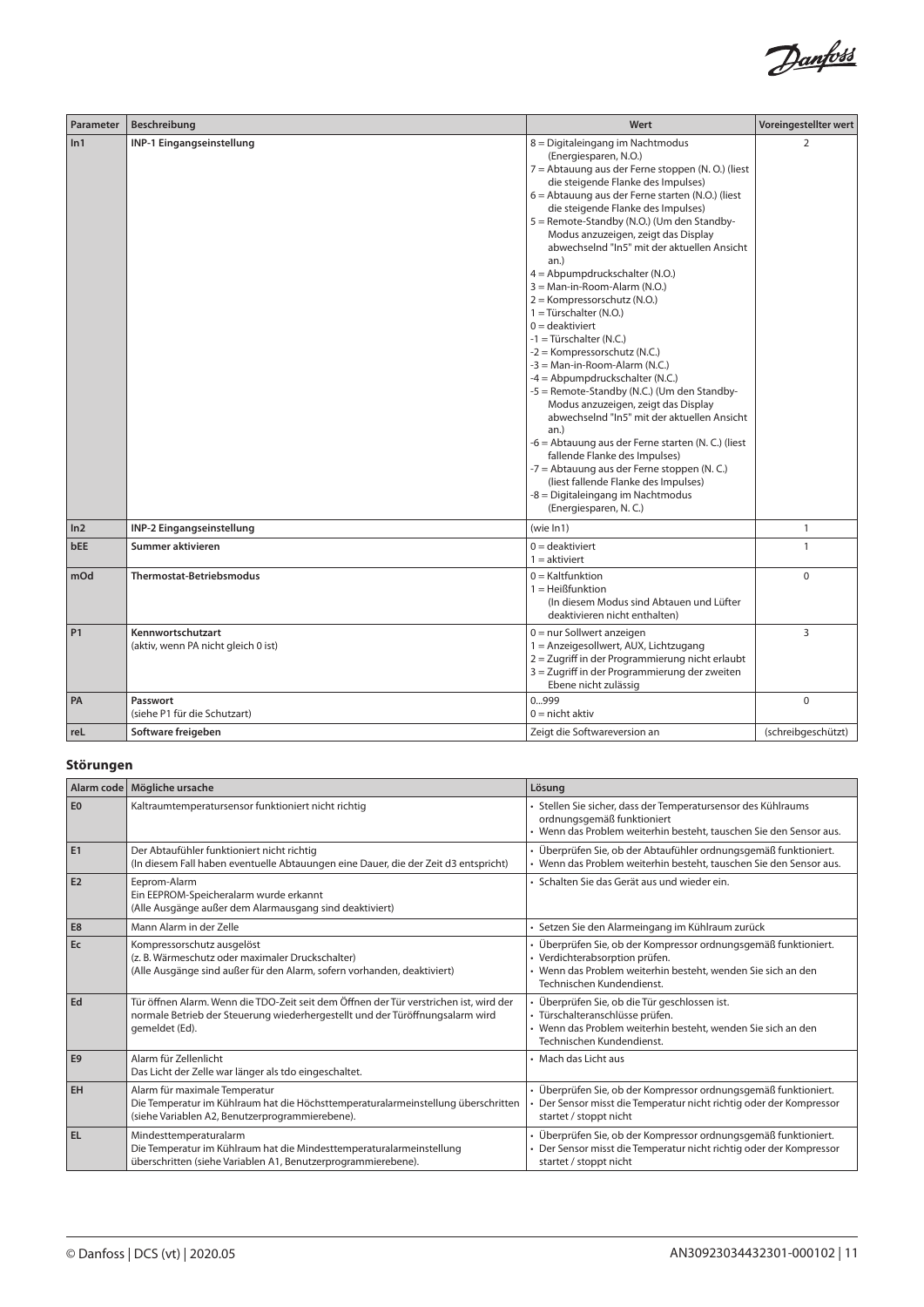Danfoss

# **FRANÇAIS**

| <b>Fonction</b>                       | Appuyer sur            |
|---------------------------------------|------------------------|
| Voir set point                        |                        |
| Changer set point                     | $\ddot{}$              |
| Accedèr menu "Niveau utilisateur"     | (3 secondes)<br>$^{+}$ |
| Retour                                | (3 secondes)<br>÷      |
| Accedèr menu "Niveau<br>installateur" | (3 secondes)<br>$^{+}$ |
| Retour                                | (3 secondes)           |

#### **Liste des variables du premier niveau (niveau utilisateur)**

| <b>Variables</b> | Signification                                                                                                                                                                                                                                                                                                                | <b>Valeurs</b>    | Valeurs par défaut |
|------------------|------------------------------------------------------------------------------------------------------------------------------------------------------------------------------------------------------------------------------------------------------------------------------------------------------------------------------|-------------------|--------------------|
| r0               | Différentiel de température relatif au point de consigne principal                                                                                                                                                                                                                                                           | $0.2 - 10 °C$     | $2^{\circ}C$       |
| d0               | Intervalle de dégivrage (heures)                                                                                                                                                                                                                                                                                             | $0 - 24$ heures   | 4 heures           |
| d2               | Point de consigne de fin de dégivrage<br>Le dégivrage n'a pas lieu si la température relevée par la sonde de dégivrage dépasse<br>la valeur d2 (en cas de sonde défectueuse, le dégivrage a lieu par temporisation).                                                                                                         | $-35 - 45 °C$     | 15 °C              |
| d3               | Durée maximale du dégivrage (minutes)                                                                                                                                                                                                                                                                                        | $1 - 240$ min     | 25 min             |
| d7               | Durée de l'égouttement (minutes). En fin de dégivrage, le compresseur et les<br>ventilateurs s'arrêtent pendant la période d7 sélectionnée ; la LED de dégivrage située<br>sur la façade du contrôleur se met à clignoter.                                                                                                   | $0 - 10$ min      | 0 min              |
| F <sub>5</sub>   | Arrêt des ventilateurs après le dégivrage (minutes)<br>Permet de maintenir les ventilateurs arrêtés pour une durée F5 après égouttement.<br>Le temps est compté à partir de la fin de l'égouttement. Si l'égouttement n'est pas<br>configuré, l'arrêt des ventilateurs a lieu directement en fin de dégivrage.               | $0 - 10$ min      | $0 \text{ min}$    |
| A1               | Alarme température minimale<br>Permet d'établir une valeur de température minimale pour l'espace à réfrigérer. L'état<br>d'alarme se déclenche au-dessous de la valeur A1 (une LED d'alarme clignote, la<br>température affichée clignote et un avertisseur sonore intégré émet un bruit pour<br>signaler la défaillance).   | $-45 - (A2-1) °C$ | $-45^{\circ}$ C    |
| A2               | Alarme de température maximale<br>Permet d'établir une valeur de température maximale pour l'espace à réfrigérer.<br>L'état d'alarme se déclenche au-dessus de la valeur A2 (une LED d'alarme clignote,<br>la température affichée clignote et un avertisseur sonore intégré émet un bruit pour<br>signaler la défaillance). | $(A1+1) - 99$ °C  | 99 °C              |
| tEu              | Affichage température sonde évaporateur (affiche rien si $dE = 1$ )                                                                                                                                                                                                                                                          | temperature       | Lecture uniquement |

#### **Liste des variables du second niveau (niveau installateur)**

| <b>Variables</b> | Signification                                                                                                                                                                                                                                                                                                                 | <b>Valeurs</b>                                                                                                                              | Valeurs par défaut |
|------------------|-------------------------------------------------------------------------------------------------------------------------------------------------------------------------------------------------------------------------------------------------------------------------------------------------------------------------------|---------------------------------------------------------------------------------------------------------------------------------------------|--------------------|
| F <sub>3</sub>   | État des ventilateurs quand le compresseur est éteint                                                                                                                                                                                                                                                                         | $0 =$ ventilateurs en marche continue<br>1 = ventilateurs en marche uniquement si le<br>compresseur fonctionne<br>2 = ventilateur désactivé |                    |
| F <sub>4</sub>   | Arrêt des ventilateurs pendant le dégivrage                                                                                                                                                                                                                                                                                   | 0 = ventilateurs en marche pendant le dégivrage<br>1 = ventilateurs arrêtés pendant le dégivrage                                            |                    |
| F <sub>6</sub>   | Activation des ventilateurs évaporateur pour recyclage de l'air.<br>Les ventilateurs s'activent pendant un délai défini par F7, ci ces derniers ne se sont pas<br>déjà activés pendant le délai F6. Si le moment de l'activation coïncide avec la phase de<br>dégivrage, on attend tout de même la fin du cycle de dégivrage. | $0 - 240$ min<br>$0 =$ désactivé                                                                                                            | $0 \text{ min}$    |
| F <sub>7</sub>   | Durée de l'activation des évaporateurs pour la recirculation de l'air.<br>Temps de fonctionnement des ventilateurs pour recirculation de l'air (F6).                                                                                                                                                                          | $0 - 240$ sec                                                                                                                               | 10 sec             |
| dE               | Présence sonde<br>Si l'on désactive la sonde de l'évaporateur, les dégivrages ont lieu de façon cyclique<br>selon une durée d0 et se terminent une fois le temps d3 écoulé ou bien par le<br>déclenchement d'un dispositif externe qui ferme le contact de dégivrage à distance.                                              | $0 =$ sonde évaporateur présente<br>1 = sonde évaporateur absente                                                                           | $\Omega$           |
| d1               | Type de dégivrage par inversion de cycle (par gaz chaud) ou par résistance                                                                                                                                                                                                                                                    | $0 =$ résistance<br>$1 = q$ az chaud<br>$2 =$ À résistance avec contrôle de la température                                                  | $\Omega$           |
| dPo              | Dégivrage à l'allumage                                                                                                                                                                                                                                                                                                        | $0 =$ désactivé<br>1 = Dégivrage à l'allumage (si possible)                                                                                 | $\Omega$           |
| dSE              | Dégivrage intelligent                                                                                                                                                                                                                                                                                                         | $0 =$ désactivé<br>$1 =$ activé                                                                                                             | $\Omega$           |
| dSt              | Point de consigne de dégivrage intelligent (si dSE=1)<br>Le comptage du temps entre le dégivrage est incrémenté que si le compresseur est en<br>marche et la température de l'évaporateur est inférieure à DST.                                                                                                               | $-30 - 30$ °C                                                                                                                               | $1^{\circ}C$       |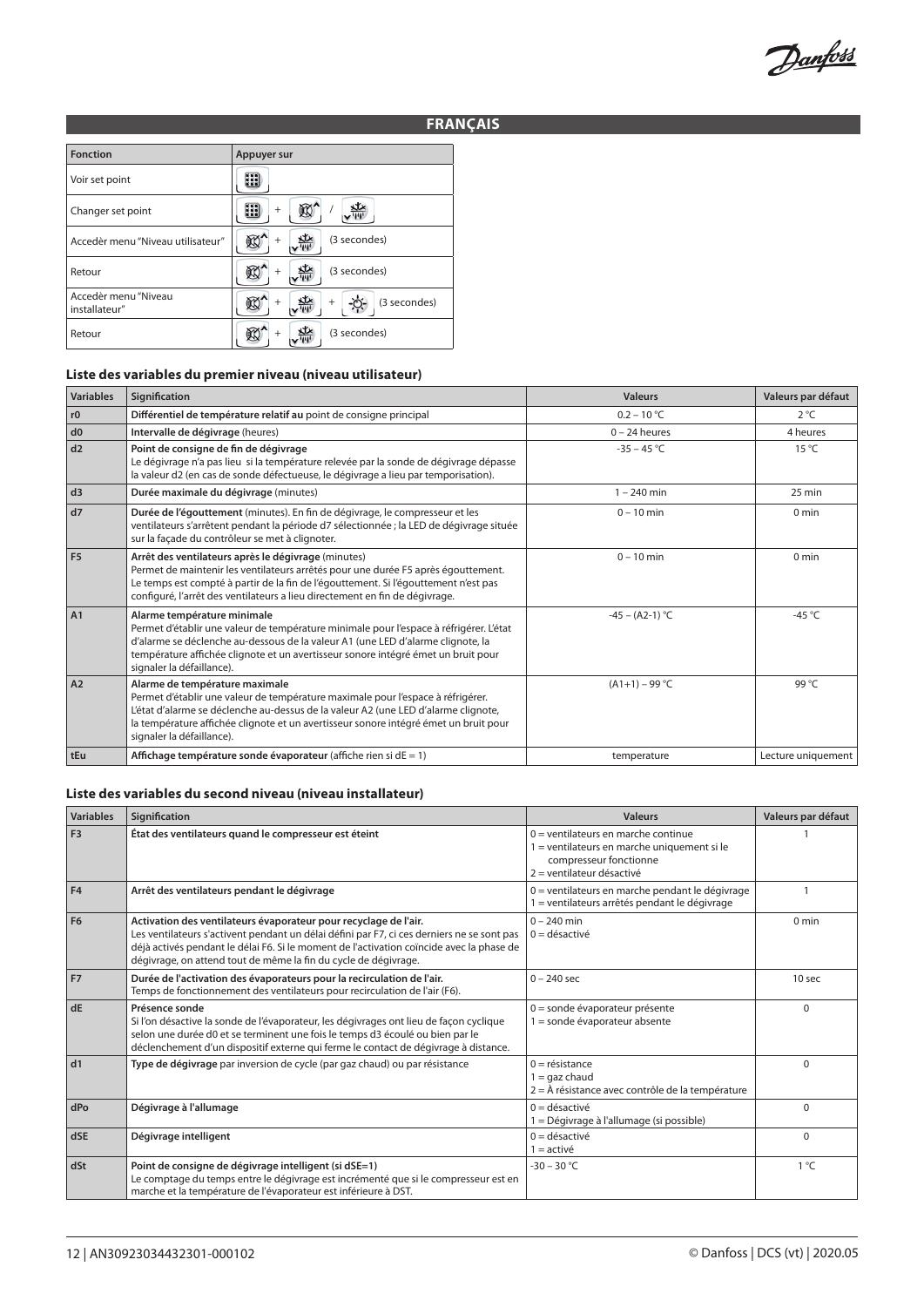

| <b>Variables</b>              | Signification                                                                                                                                                                                                                           | <b>Valeurs</b>                                                                           | Valeurs par défaut               |
|-------------------------------|-----------------------------------------------------------------------------------------------------------------------------------------------------------------------------------------------------------------------------------------|------------------------------------------------------------------------------------------|----------------------------------|
| dFd                           | Visualisation d'affichage pendant le dégivrage                                                                                                                                                                                          | 0 = température actuelle<br>1 = température de début de dégivrage<br>$2 = "DEF"$         | 1                                |
| Ad                            | Adresse réseau Modbus                                                                                                                                                                                                                   | $1 - 247$ (con SEr=1)                                                                    | 0                                |
| <b>Bdr</b>                    | Modbus baudrate                                                                                                                                                                                                                         | $0 = 300$ baud<br>$1 = 600$ baud                                                         | 8                                |
|                               |                                                                                                                                                                                                                                         | $2 = 1200$ baud<br>$3 = 2400$ baud                                                       |                                  |
|                               |                                                                                                                                                                                                                                         | $4 = 4800$ baud                                                                          |                                  |
|                               |                                                                                                                                                                                                                                         | $5 = 9600$ baud<br>$6 = 14400$ baud                                                      |                                  |
|                               |                                                                                                                                                                                                                                         | $7 = 19200$ baud                                                                         |                                  |
| Prt                           | Contrôle de parité Modbus                                                                                                                                                                                                               | $8 = 38400$ baud<br>$0 = \text{aucun}$                                                   | $\mathbf{1}$                     |
|                               |                                                                                                                                                                                                                                         | $1 = pair$                                                                               |                                  |
| Ald                           | Temporisation signalisation et affichage alarme de température minimale ou                                                                                                                                                              | $2 = impair$<br>$0 - 240$ min                                                            | 120 min                          |
|                               | maximale                                                                                                                                                                                                                                |                                                                                          |                                  |
| C1                            | Temps minimum entre la coupure et le rallumage du compresseur                                                                                                                                                                           | $0 - 15$ min                                                                             | 0 min                            |
| <b>CAL</b><br>CE <sub>1</sub> | <b>Correction valeur sonde ambiante</b><br>Temps de fonctionnement ON du compresseur en cas de sonde ambiante                                                                                                                           | $-10 - 10 °C$<br>$0 - 240$ min                                                           | 0 °C<br>0 <sub>min</sub>         |
|                               | défectueuse (Fonctionnement d'urgence).                                                                                                                                                                                                 | $0 =$ désactivé                                                                          |                                  |
|                               | Avec CE1=0, le fonctionnement d'urgence en présence de l'erreur E0 reste hors service,<br>le compresseur reste éteint et les dégivrages sont empêchés pour conserver le froid<br>résiduel.                                              |                                                                                          |                                  |
| CE <sub>2</sub>               | Temps de fonctionnement OFF du compresseur en cas de sonde ambiante<br>défectueuse (Fonctionnement d'urgence).                                                                                                                          | $5 - 240$ min                                                                            | 5 min                            |
| doC                           | Temps de maintien compresseur après activation microrupteur porte: si le<br>microrupteur est activé, les ventilateurs de l'évaporateur s'éteignent et le compresseur<br>continue de fonctionner pour une durée doC avant de s'éteindre. | $0 - 5$ minutes                                                                          | 0 min                            |
| tdo                           | Compresseur redémarrage de temps après l'ouverture de la porte.<br>Lorsque la porte est ouverte et après le temps de TDO, il est paramétré retour au                                                                                    | $0 - 240$ minutes<br>$0 =$ désactivé                                                     | 0 <sub>min</sub>                 |
|                               | fonctionnement normal donnant alarme de porte ouverte (Ed). Si l'interrupteur de                                                                                                                                                        |                                                                                          |                                  |
|                               | porte est fermée et la lumière reste allumée pendant un temps plus long que (tdo)<br>l'alarme de la cellule de lumière est signalé (E9). Avec tdo = 0 le paramètre est désactivé.                                                       |                                                                                          |                                  |
| Fst                           | Température d'arrêt ventilateurs                                                                                                                                                                                                        | $-45 - 99 °C$                                                                            | 99 °C                            |
|                               | Les ventilateurs restent bloqués si la valeur de température relevée par la sonde de<br>l'évaporateur est supérieure à la valeur de ce paramètre.                                                                                       |                                                                                          |                                  |
| Fd                            | Différentiel pour Fst                                                                                                                                                                                                                   | $1 - 10 °C$                                                                              | $2^{\circ}C$<br>-45 $^{\circ}$ C |
| <b>LSE</b><br><b>HSE</b>      | Valeur minimale attribuable au point de consigne.<br>Valeur maximale attribuable au point de consigne.                                                                                                                                  | -45 - (HSE-1) °C<br>$(LSE+1) - 99 °C$                                                    | 99 °C                            |
| AU1                           | Gestion relais d'alarme/auxiliaire 1                                                                                                                                                                                                    | -6 (NC) = relais désactivé pendant stand-by.                                             | $-1$                             |
|                               |                                                                                                                                                                                                                                         | -5 (NC) = Contact pour commande résistance<br>carter (relais AUX fermé avec sortie       |                                  |
|                               |                                                                                                                                                                                                                                         | compresseur désactivée).                                                                 |                                  |
|                               |                                                                                                                                                                                                                                         | -4 (NC) = pump-down du compresseur (see<br>CHAP 5.16).                                   |                                  |
|                               |                                                                                                                                                                                                                                         | -3 (NC) = relais auxiliaire automatique géré par<br>le paramètre de température StA avec |                                  |
|                               |                                                                                                                                                                                                                                         | différentiel 2°C.                                                                        |                                  |
|                               |                                                                                                                                                                                                                                         | -2 (NC) = relais auxiliaire manuel commandé par<br>la touche AUX.                        |                                  |
|                               |                                                                                                                                                                                                                                         | $-1$ (NC) = relais alarme.                                                               |                                  |
|                               |                                                                                                                                                                                                                                         | $0 =$ relais désactivé.<br>$1(NO)$ = relais alarme.                                      |                                  |
|                               |                                                                                                                                                                                                                                         | 2 (NO) = relais auxiliaire manuel commandé par<br>la touche AUX.                         |                                  |
|                               |                                                                                                                                                                                                                                         | 3 (NO) = relais auxiliaire automatique géré par                                          |                                  |
|                               |                                                                                                                                                                                                                                         | le paramètre de température StA avec<br>différentiel 2°C.                                |                                  |
|                               |                                                                                                                                                                                                                                         | 4 (NO) = pump-down du compresseur (regarder                                              |                                  |
|                               |                                                                                                                                                                                                                                         | CHAP 5.16).<br>5 (NO) = contact libre de potentiel activation                            |                                  |
|                               |                                                                                                                                                                                                                                         | groupe compresseur-condenseur<br>(relais AUX en parallèle avec le                        |                                  |
|                               |                                                                                                                                                                                                                                         | compresseur).                                                                            |                                  |
|                               |                                                                                                                                                                                                                                         | 6 (NO) = relais activé pendant stand-by.                                                 |                                  |
| AU <sub>2</sub><br><b>StA</b> | Gestion relais d'alarme/auxiliaire 2<br>Paramétrage température pour relais auxiliaire                                                                                                                                                  | (comme AU1)<br>-45 – 99 °C                                                               | 5<br>0 °C                        |
| nSC                           | Correction du SET compresseurs pendant le fonctionnement de nuit (économie                                                                                                                                                              | $-20 - 20 °C$                                                                            | 0 °C                             |
|                               | d'énergie)                                                                                                                                                                                                                              |                                                                                          |                                  |
|                               | Durant le fonctionnement nocturne comme point de consigne compresseurs on<br>considère : Set contrôleur = Set + nSC                                                                                                                     |                                                                                          |                                  |
|                               | En mode nuit Point décimal clignot.                                                                                                                                                                                                     |                                                                                          |                                  |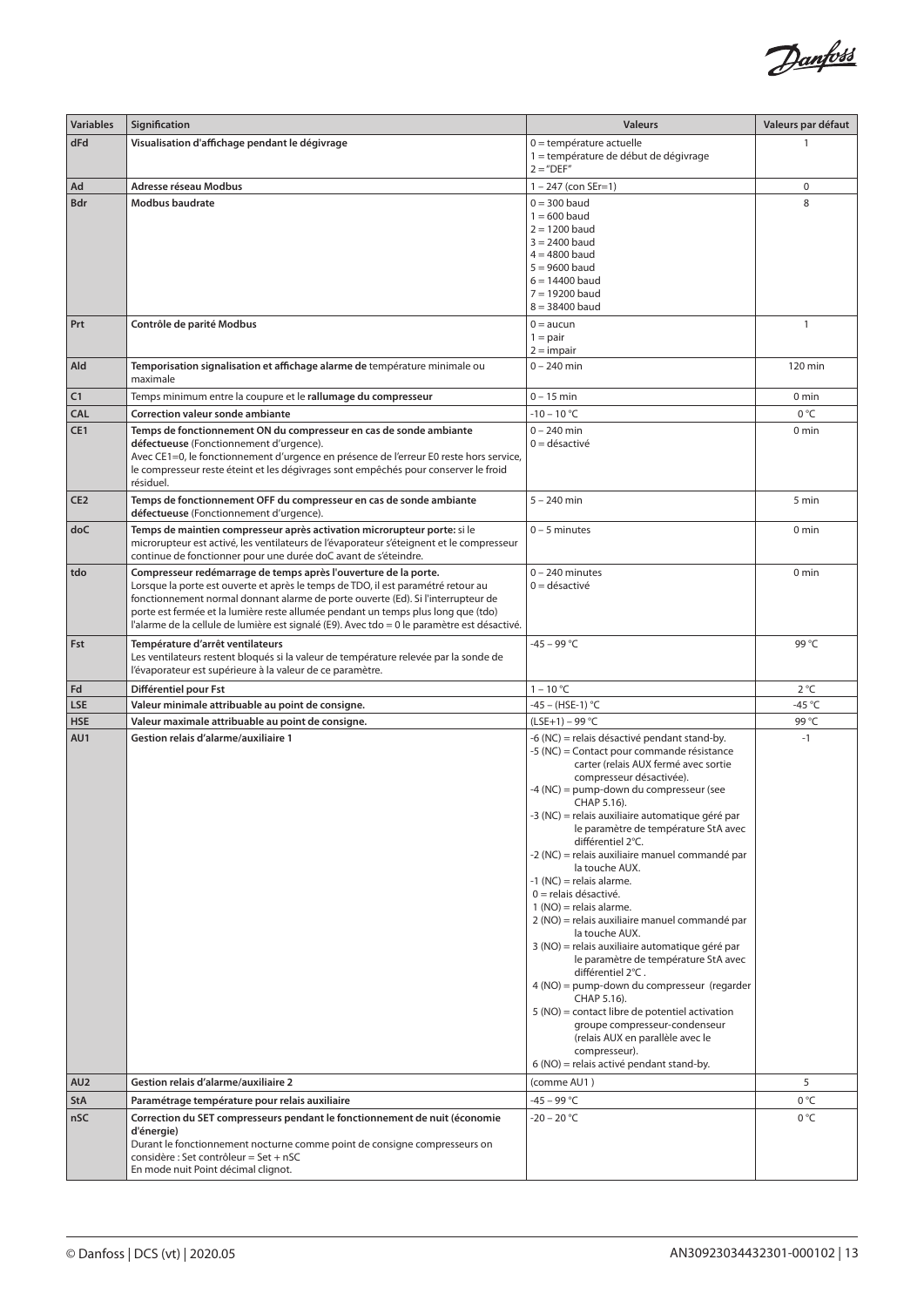

| <b>Variables</b> | Signification                                                        | <b>Valeurs</b>                                                                                                                                                                                                                                                                                                                                                                                                                                                                                                                                                                                                                                                                                                                                                                                                                                                                                                                                                                                                                                                                                                                                                               | Valeurs par défaut |
|------------------|----------------------------------------------------------------------|------------------------------------------------------------------------------------------------------------------------------------------------------------------------------------------------------------------------------------------------------------------------------------------------------------------------------------------------------------------------------------------------------------------------------------------------------------------------------------------------------------------------------------------------------------------------------------------------------------------------------------------------------------------------------------------------------------------------------------------------------------------------------------------------------------------------------------------------------------------------------------------------------------------------------------------------------------------------------------------------------------------------------------------------------------------------------------------------------------------------------------------------------------------------------|--------------------|
| ln 1             | Réglage d'entrée INP-1                                               | 8 = Entrée numérique du mode Nuit (économie<br>d'énergie) (N.O.)<br>7 = Arrêt dégivrage à distance (N.O.) (se référant<br>au bord avant de l'impulsion)<br>6 = Activation dégivrage à distance (N.O.) (se<br>référant au bord avant de l'impulsion)<br>5 = Stand-by à distance (N.O.) (Pour indiquer le<br>stand-by à distance, la mention In5 s'affiche<br>en alternance avec l'affichage courant)<br>4 = Pump-down pressure switch (N.O.)<br>3 = alarme personne enfermée (N.O.)<br>$2 =$ protection compresseur (N.O.)<br>$1 =$ Micro-interrupteur porte (N.O.)<br>$0 =$ Hors service<br>$-1$ = Micro-interrupteur porte (N.C.)<br>$-2$ = protection compresseur (N.C.)<br>-3 = alarme personne enfermée (N.C.)<br>$-4$ = Pump-down pressure switch (N.C.)<br>-5 = Stand-by à distance (N.C.) (Pour indiquer le<br>stand-by à distance, la mention In5 s'affiche<br>en alternance avec l'affichage courant)<br>-6 = Activation dégivrage à distance (N.C.) (se<br>référant au bord arrière de l'impulsion)<br>-7 = Arret dégivrage à distance (N.C.) (se référant<br>au bord arrière de l'impulsion)<br>-8 = Entrée numérique du mode Nuit (économie<br>d'énergie) (N.C.) | $\overline{2}$     |
| ln <sub>2</sub>  | Réglage d'entrée INP-2                                               | (comme In1)                                                                                                                                                                                                                                                                                                                                                                                                                                                                                                                                                                                                                                                                                                                                                                                                                                                                                                                                                                                                                                                                                                                                                                  | $\mathbf{1}$       |
| <b>bEE</b>       | Habilité buzzer                                                      | $0 =$ désactivé<br>$1 =$ activer                                                                                                                                                                                                                                                                                                                                                                                                                                                                                                                                                                                                                                                                                                                                                                                                                                                                                                                                                                                                                                                                                                                                             | $\mathbf{1}$       |
| mOd              | Thermostat functioning mode                                          | $0 =$ fonction froide<br>$1 =$ fonction chaude<br>(dans ce mode de dégivrage et ventilateur<br>désactiver Fst sont exclus)                                                                                                                                                                                                                                                                                                                                                                                                                                                                                                                                                                                                                                                                                                                                                                                                                                                                                                                                                                                                                                                   | $\mathbf 0$        |
| P <sub>1</sub>   | Mot de passe : type de protection<br>(actif quand PA différent de 0) | 0 = visualise uniquement point de consigne<br>1 = visualise point de consigne, accès aux<br>touches d'éclairage et AUX<br>2 = verrouille accès programmation<br>3 = verrouille accès programmation de second<br>niveau                                                                                                                                                                                                                                                                                                                                                                                                                                                                                                                                                                                                                                                                                                                                                                                                                                                                                                                                                       | 3                  |
| PA               | Mot de passe<br>(voir P1 pour le type de protection)                 | $0 - 999$<br>$0 =$ fonction désactivée                                                                                                                                                                                                                                                                                                                                                                                                                                                                                                                                                                                                                                                                                                                                                                                                                                                                                                                                                                                                                                                                                                                                       | $\mathbf 0$        |
| reL              | Version logicielle                                                   | Indique la version logicielle                                                                                                                                                                                                                                                                                                                                                                                                                                                                                                                                                                                                                                                                                                                                                                                                                                                                                                                                                                                                                                                                                                                                                | Lecture uniquement |

# **Diagnostic**

| Code<br>d'alarme | Cause probable                                                                                                                                                                                                                   | Opération à effectuer                                                                                                                                       |
|------------------|----------------------------------------------------------------------------------------------------------------------------------------------------------------------------------------------------------------------------------|-------------------------------------------------------------------------------------------------------------------------------------------------------------|
| E <sub>0</sub>   | Défaillance de la sonde ambiante.                                                                                                                                                                                                | · Contrôlez l'état de la sonde ambiante.<br>· Si le problème persiste, remplacez la sonde.                                                                  |
| E <sub>1</sub>   | Défaillance de la sonde de dégivrage (dans ce cas,<br>les dégivrages éventuels auront une durée égale<br>au temps d3).                                                                                                           | · Contrôlez l'état de la sonde de dégivrage.<br>· Si le problème persiste, remplacez la sonde.                                                              |
| E <sub>2</sub>   | Alarme eeprom<br>Une erreur a été relevée dans la mémoire EEPROM (les sorties sont toutes désactivées<br>excepté les sorties d'alarme).                                                                                          | • Éteignez puis rallumez l'appareil.                                                                                                                        |
| E8               | Alarme présence personne dans chambre.                                                                                                                                                                                           | · Rétablissez l'entrée alarme personne dans chambre.                                                                                                        |
| Ec               | Protection du compresseur déclenché (par exemple la protection thermique ou<br>interrupteur de pression max)(Toutes les sorties à l'exception de l'alarme sont<br>désactivés)                                                    | · Contrôlez l'état du compresseur.<br>· Contrôlez l'absorption du compresseur.<br>· Si le problème persiste, contactez le service d'assistance technique.   |
| Ed               | Alarme l'ouverture de la porte. Rétablissement du fonctionnement normal du<br>contrôleur une fois le micro-interrupteur de la porte déclenché et une fois le temps<br>tdo écoulé avec signalisation d'alarme porte ouverte (Ed). | · Contrôlez le microrupteur de porte.<br>Si le problème persiste, contactez le service d'assistance technique.                                              |
| E <sub>9</sub>   | Lumière d'alarme de la cellule. La lumière de la cellule a fonctionné pendant un temps<br>supérieur à tdo.                                                                                                                       | Éteindre la lumière.                                                                                                                                        |
| EH               | Alarme de température maxi.<br>La température ambiante a atteint une valeur supérieure à la valeur sélectionnée pour<br>l'alarme de température maxi (voir variable A2, niveau de programmation utilisateur)                     | · Contrôlez l'état du compresseur.<br>La sonde ne relève pas la température correctement ou la commande<br>d'arrêt/marche du compresseur est défectueuse.   |
| <b>EL</b>        | Alarme de température mini.<br>La température ambiante a atteint une valeur inférieure à la valeur sélectionnée pour<br>l'alarme de température mini (voir variable A1, niveau de programmation utilisateur)                     | · Contrôlez l'état du compresseur.<br>· La sonde ne relève pas la température correctement ou la commande<br>d'arrêt/marche du compresseur est défectueuse. |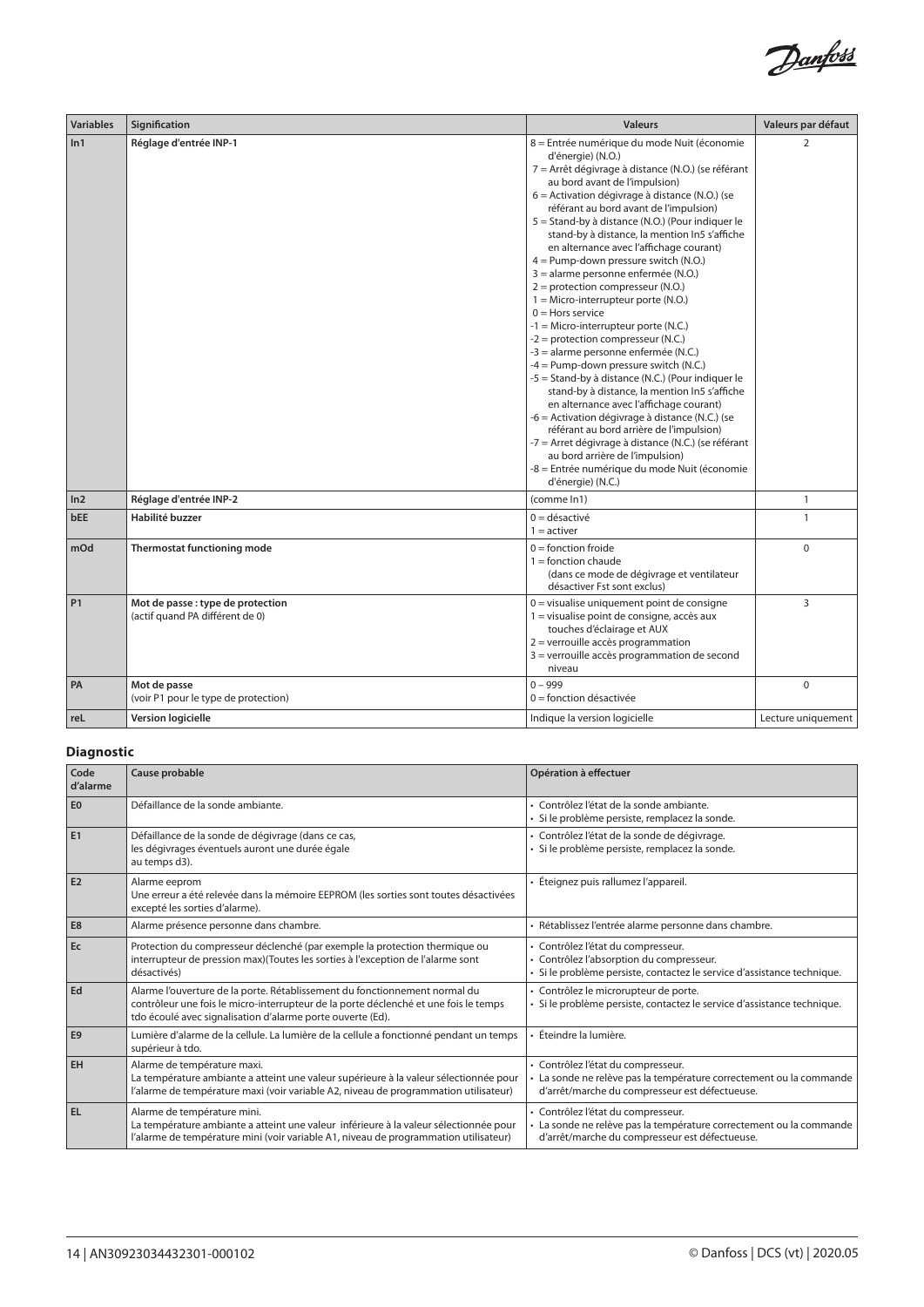Danfoss

# **ESPAÑOL**

| Función                         | Pulse                       |
|---------------------------------|-----------------------------|
| Ver set point                   |                             |
| Modificar set point             | $^{+}$                      |
| Cambiar menu "Nivel Usuario"    | (3 segundos)<br>÷           |
| Retorno                         | (3 segundos)<br>$^{+}$      |
| Cambiar menu "Nivel instalador" | (3 segundos)<br>$^{+}$<br>÷ |
| Retorno                         | (3 segundos)                |

# **Lista de las variables de 1er nivel (nivel usuario)**

| <b>Variables</b> | Significado                                                                                                                                                                                                                                                                                                                     | <b>Valores</b>    | Por defecto      |
|------------------|---------------------------------------------------------------------------------------------------------------------------------------------------------------------------------------------------------------------------------------------------------------------------------------------------------------------------------|-------------------|------------------|
| r0               | Diferencial de temperatura referido al SETPOINT principal                                                                                                                                                                                                                                                                       | $0.2 - 10 °C$     | $2^{\circ}C$     |
| d0               | Intervalo de descongelación (horas)<br>Si d0 = 0 descongelaciones cíclicas deshabilitadas                                                                                                                                                                                                                                       | $0 - 24$ horas    | 4 horas          |
| d2               | Setpoint de fin descongelación.<br>La descongelación no se realiza si la temperatura leída por la sonda de descongelación<br>es superior al valor d2<br>(En el caso de una sonda defectuosa, la descongelación se realiza a tiempo)                                                                                             | $-35 - 45$ °C     | $15^{\circ}$ C   |
| d3               | Máxima duración de descongelación (minutos)                                                                                                                                                                                                                                                                                     | $1 - 240$ min     | 25 min           |
| d7               | Duración de goteo (minutos)<br>Al terminar la descongelación el compresor y los ventiladores permanecen parados<br>por el tiempo d7 programado, el led de la descongelación en la parte frontal del<br>cuadro parpadea.                                                                                                         | $0 - 10$ min      | $0 \text{ min}$  |
| F <sub>5</sub>   | Pausa ventiladores después de la descongelación (minutos).<br>Permite mantener parados los ventiladores por un tiempo F5 después del goteo.<br>Este tiempo se calcula a partir del final del goteo. Si no está programado el goteo, al<br>terminar la descongelación se produce directamente la parada de los ventiladores.     | $0 - 10$ min      | 0 <sub>min</sub> |
| A1               | Alarma de mínima temperatura<br>Permite definir un valor de temperatura mínima para el ambiente a refrigerar. Por<br>debajo del valor A1 se señalará el estado de alarma con el led de alarma parpadeante,<br>la temperatura visualizada parpadeará y un buzzer interno señalará acústicamente la<br>existencia de la anomalía. | $-45 - (A2-1) °C$ | $-45^{\circ}$ C  |
| A2               | Alarma de máxima temperatura<br>Permite definir un valor de temperatura máxima para el ambiente a refrigerar. Por<br>encima del valor A2 se señalará el estado de alarma con el led de alarma parpadeante,<br>la temperatura visualizada parpadeará y un buzzer interno señala acústicamente la<br>existencia de la anomalía.   | $(A1+1) - 99$ °C  | 99 °C            |
| tEu              | Visualización temperatura sonda evaporador (no visualiza nada si dE $=1$ )                                                                                                                                                                                                                                                      | Temperatura       | Sólo lectura     |

#### **Lista de las variables de 2° nivel (nivel instalador)**

| <b>Variables</b> | Significado                                                                                                                                                                                                                                                                              | <b>Valores</b>                                                                                                                                | Por defecto       |
|------------------|------------------------------------------------------------------------------------------------------------------------------------------------------------------------------------------------------------------------------------------------------------------------------------------|-----------------------------------------------------------------------------------------------------------------------------------------------|-------------------|
| F <sub>3</sub>   | Estado ventiladores con compresor apagado                                                                                                                                                                                                                                                | $0 =$ Ventiladores en marcha continua<br>1 = Ventiladores funcionando sólo con el<br>compresor en marcha<br>$2 =$ Ventiladores deshabilitados |                   |
| <b>F4</b>        | Pausa ventiladores durante la descongelación                                                                                                                                                                                                                                             | 0 = Ventiladores funcionando durante la<br>descongelación<br>1 = Ventiladores no funcionando durante la<br>descongelación                     |                   |
| <b>F6</b>        | Activación del ventilador del evaporador para recirculación de aire. Los ventiladores<br>se activan durante un tiempo definido por F7 si no se han iniciado para el tiempo F6.<br>Si el tiempo de activación coincide con la fase de descongelación, aún se espera la<br>descongelación. | $0 - 240$ min<br>$0 = (function no activation)$                                                                                               | $0 \text{ min}$   |
| <b>F7</b>        | Tiempo de activación del ventilador del evaporador para recirculación del aire.<br>Tiempo de funcionamiento del ventilador para F6.                                                                                                                                                      | $0 - 240$ sec                                                                                                                                 | 10 <sub>sec</sub> |
| dE               | Presencia sonda<br>Excluyendo la sonda evaporador las descongelaciones se producen cíclicamente con<br>periodo d0 y terminan con la intervención de un dispositivo externo que cierra el<br>contacto de descongelación remoto o bien a cada tiempo d3                                    | $0 =$ sonda evaporador presente<br>$1 =$ sonda evaporador ausente                                                                             | $\Omega$          |
| dd1              | Tipo de descongelación, de inversión de ciclo (con gas caliente) o de resistencia                                                                                                                                                                                                        | 2 = Resistencia, gestionada por termostato<br>$1 = \text{con}$ qas caliente<br>$0 =$ de resistencia                                           | $\Omega$          |
| dPo              | Descongelar en el inicio                                                                                                                                                                                                                                                                 | $0 =$ deshabilitado<br>1 = descongelar al inicio (si es posible)                                                                              | $\Omega$          |
| dSE              | Descongelaciones inteligentes                                                                                                                                                                                                                                                            | $0 =$ deshabilitado<br>$1 =$ habilitado                                                                                                       | $\Omega$          |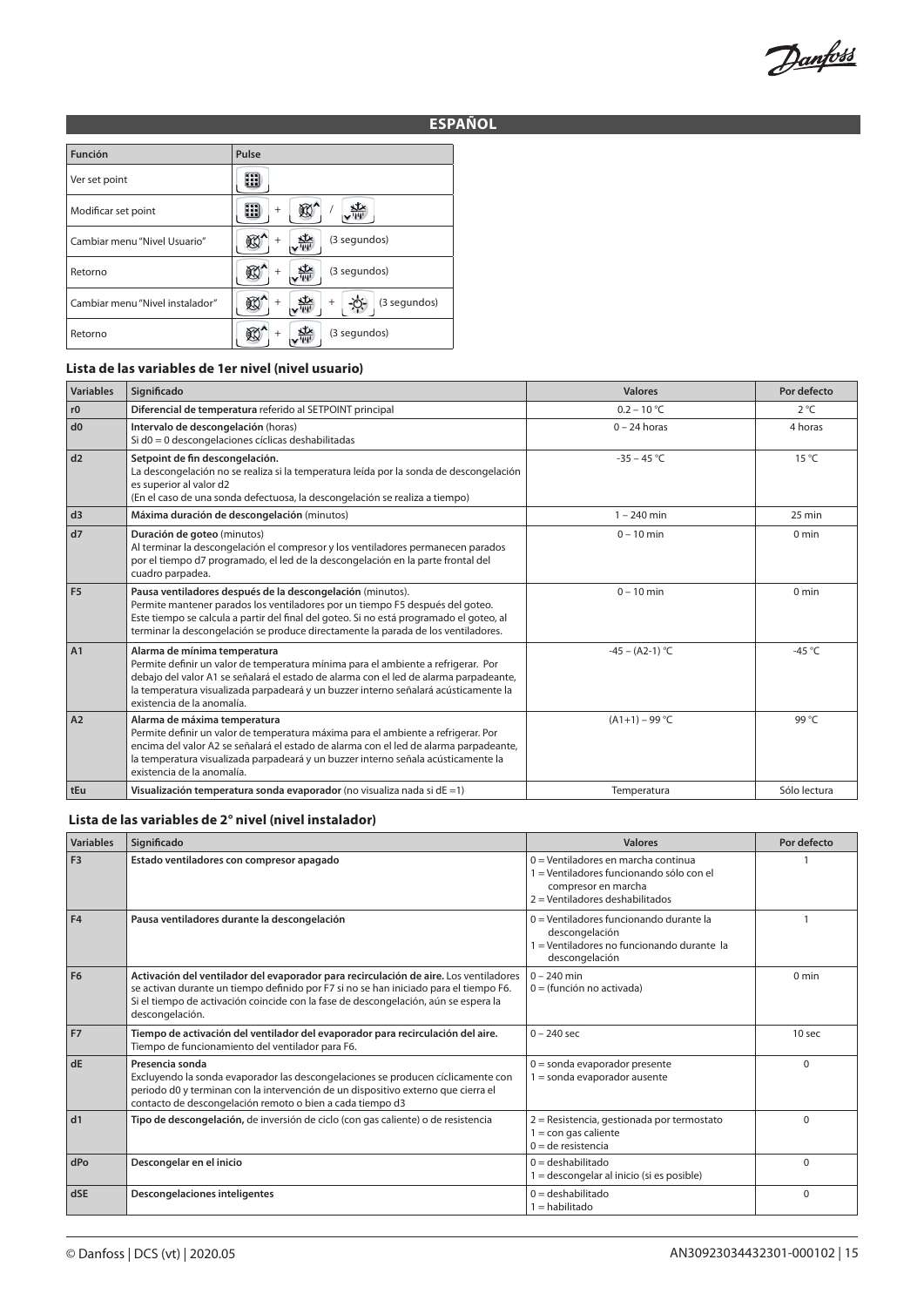

| <b>Variables</b> | Significado                                                                                                                                                                                                                                                                                                  | <b>Valores</b>                                                                                                                                                                                                                                                                                                                                                                                                                                                                                                                                                                                                                                                                                                                                                                                                                                                                        | Por defecto  |
|------------------|--------------------------------------------------------------------------------------------------------------------------------------------------------------------------------------------------------------------------------------------------------------------------------------------------------------|---------------------------------------------------------------------------------------------------------------------------------------------------------------------------------------------------------------------------------------------------------------------------------------------------------------------------------------------------------------------------------------------------------------------------------------------------------------------------------------------------------------------------------------------------------------------------------------------------------------------------------------------------------------------------------------------------------------------------------------------------------------------------------------------------------------------------------------------------------------------------------------|--------------|
| dSt              | Punto de ajuste de descongelamiento inteligente (si dSE = 1)<br>El recuento de tiempo entre descongelaciones solo aumenta si el compresor está<br>encendido y la temperatura del evaporador es menor que dSt.                                                                                                | $-30 - 30 °C$                                                                                                                                                                                                                                                                                                                                                                                                                                                                                                                                                                                                                                                                                                                                                                                                                                                                         | $1^{\circ}C$ |
| dFd              | Visualización en pantalla durante el descongelamiento                                                                                                                                                                                                                                                        | $0 =$ temperatura ambiente actual<br>1 = temperatura ambiente al inicio del<br>descongelamiento<br>$2 = "DEF"$                                                                                                                                                                                                                                                                                                                                                                                                                                                                                                                                                                                                                                                                                                                                                                        | $\mathbf{1}$ |
| Ad               | Dirección de red Modbus                                                                                                                                                                                                                                                                                      | $1 - 247$ (con SEr=1)                                                                                                                                                                                                                                                                                                                                                                                                                                                                                                                                                                                                                                                                                                                                                                                                                                                                 | 0            |
| Bdr              | <b>Modbus baudrate</b>                                                                                                                                                                                                                                                                                       | $0 = 300$ baud<br>$1 = 600$ baud<br>$2 = 1200$ baud<br>$3 = 2400$ baud<br>$4 = 4800$ baud<br>$5 = 9600$ baud<br>$6 = 14400$ baud<br>$7 = 19200$ baud<br>$8 = 38400$ baud                                                                                                                                                                                                                                                                                                                                                                                                                                                                                                                                                                                                                                                                                                              | 8            |
| Prt              | <b>Bit de paridad Modbus</b>                                                                                                                                                                                                                                                                                 | $0 = \sin$ paridad<br>$1 =$ paridad par (even)<br>$2 =$ paridad impar (odd)                                                                                                                                                                                                                                                                                                                                                                                                                                                                                                                                                                                                                                                                                                                                                                                                           | $\mathbf{1}$ |
| Ald              | Tiempo de retraso señalización y visualización alarma de mínima o máxima<br>temperatura                                                                                                                                                                                                                      | $0 - 240$ min                                                                                                                                                                                                                                                                                                                                                                                                                                                                                                                                                                                                                                                                                                                                                                                                                                                                         | 120 min      |
| C1               | Tiempo mínimo entre el apagado y el sucesivo Encendido del compresor.                                                                                                                                                                                                                                        | $0 - 15$ min                                                                                                                                                                                                                                                                                                                                                                                                                                                                                                                                                                                                                                                                                                                                                                                                                                                                          | 0 min        |
| <b>CAL</b>       | Corrección del valor de la sonda ambiente                                                                                                                                                                                                                                                                    | $-10 - 10 °C$                                                                                                                                                                                                                                                                                                                                                                                                                                                                                                                                                                                                                                                                                                                                                                                                                                                                         | 0 °C         |
| CE1              | Tiempo de funcionamiento ON del compresor en caso de sonda ambiental<br>defectuosa. (operación de emergencia) Con CE1 = 0, la operación de emergencia en<br>presencia del error E0 permanece deshabilitada, el compresor permanece apagado y<br>se inhibe la descongelación para conservar el frío residual. | $0 - 240$ minutos<br>$0 =$ deshabilitado                                                                                                                                                                                                                                                                                                                                                                                                                                                                                                                                                                                                                                                                                                                                                                                                                                              | 0 min        |
| CE <sub>2</sub>  | Tiempo de funcionamiento OFF del compresor en caso de sonda ambiental<br>defectuosa.                                                                                                                                                                                                                         | $5 - 240$ minutos                                                                                                                                                                                                                                                                                                                                                                                                                                                                                                                                                                                                                                                                                                                                                                                                                                                                     | 5 min        |
| doC              | Tiempo de guardia compresor para micropuerta. Al abrir el micropuerta los<br>ventiladores del evaporador se apagan y el compresor sigue funcionando por el<br>tiempo doC, después se apaga.                                                                                                                  | 05 minutos                                                                                                                                                                                                                                                                                                                                                                                                                                                                                                                                                                                                                                                                                                                                                                                                                                                                            | 0 min        |
| tdo              | Tiempo de reintegración compresor después de la abertura puerta. A la abertura<br>del contacto y a pasado el tiempo tdo es restablecido el funcionamiento normal del<br>control dando la señal de alarma de puerta abierta (Y) Con tdo=0 el parámetro es<br>inhabilitado.                                    | $0 - 240$ minutos<br>$0 =$ deshabilitado                                                                                                                                                                                                                                                                                                                                                                                                                                                                                                                                                                                                                                                                                                                                                                                                                                              | 0 min        |
| Fst              | Temperatura bloqueo ventiladores<br>Los ventiladores permanecen parados si el valor de temperatura leído por la sonda<br>evaporador resulta superior al valor de este parámetro.                                                                                                                             | $-45 - 99$ °C                                                                                                                                                                                                                                                                                                                                                                                                                                                                                                                                                                                                                                                                                                                                                                                                                                                                         | 99 °C        |
| Fd               | Diferencial para Fst                                                                                                                                                                                                                                                                                         | $1 - 10 °C$                                                                                                                                                                                                                                                                                                                                                                                                                                                                                                                                                                                                                                                                                                                                                                                                                                                                           | 2°C          |
| <b>LSE</b>       | Valor mínimo atribuible a la consigna.                                                                                                                                                                                                                                                                       | -45 - (HSE-1) °C                                                                                                                                                                                                                                                                                                                                                                                                                                                                                                                                                                                                                                                                                                                                                                                                                                                                      | $-45$ °C     |
| <b>HSE</b>       | Valor máximo atribuible a la consigna.                                                                                                                                                                                                                                                                       | $(LSE+1) - 99 °C$                                                                                                                                                                                                                                                                                                                                                                                                                                                                                                                                                                                                                                                                                                                                                                                                                                                                     | 99 °C        |
| AU1              | Gestión relé alarma/auxiliar 1                                                                                                                                                                                                                                                                               | -6 (NC) = relé desenergizado en espera.<br>-5 (NC) = Contacto para el control del calentador<br>del cárter (relé AUX cerrado con la<br>salida del compresor no activa).<br>-4 (NC) = función de bombeo (ver capítulo 5.16).<br>-3 (NC) = relé auxiliar automático gestionado por<br>el conjunto de temperatura StA con<br>diferencial 2°C.<br>-2 (NC) = relé auxiliar manual controlado por la<br>tecla AUX.<br>-1 (NC) = relé de alarma.<br>$0 = Rel$ é desactivado.<br>1 (NO) = relé de alarma.<br>2 (NO) = relé auxiliar manual controlado por la<br>tecla AUX.<br>3 (NO) = relé auxiliar automático administrado<br>por la temperatura StA configurada<br>con diferencial 2°C.<br>4 (NO) = función de bombeo (ver capítulo 5.16)<br>5 (NO) = contacto seco llamado unidad de<br>condensación (relé AUX en paralelo<br>con el compresor).<br>6 (NO) = relé energizado en stand-by. | $-1$         |
| AU <sub>2</sub>  | Gestión relé alarma/auxiliar 2                                                                                                                                                                                                                                                                               | (como AU1)                                                                                                                                                                                                                                                                                                                                                                                                                                                                                                                                                                                                                                                                                                                                                                                                                                                                            | 5            |
| <b>StA</b>       | Set temperatura para relé auxiliar                                                                                                                                                                                                                                                                           | $-45 - 99 °C$                                                                                                                                                                                                                                                                                                                                                                                                                                                                                                                                                                                                                                                                                                                                                                                                                                                                         | 0 °C         |
| nSC              | Factor de correccion del punto de ajuste, durante la operación nocturna. (ahorro de<br>energía, con $ln 1$ o $ln 2 = 8$ o -8)<br>Durante la operación nocturna, el punto de ajuste es:<br>punto de ajuste = Set + nSc<br>En modo nocturno el punto decimal parpadea.                                         | $-20 - 20 °C$                                                                                                                                                                                                                                                                                                                                                                                                                                                                                                                                                                                                                                                                                                                                                                                                                                                                         | 0°C          |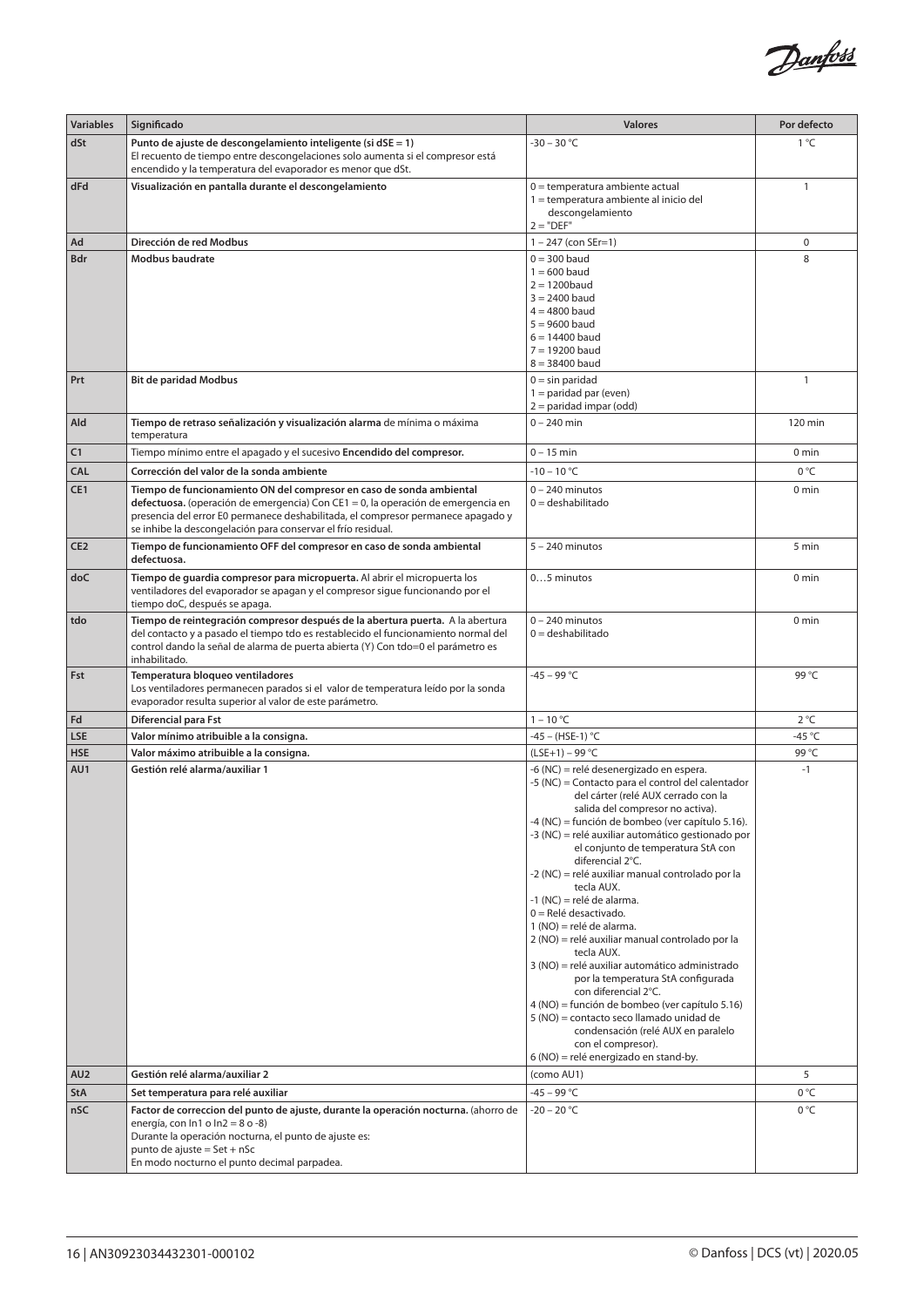

| <b>Variables</b> | Significado                                                           | <b>Valores</b>                                                                                                                                                                                                                                                                                                                                                                                                                                                                                                                                                                                                                                                                                                                                                                                                                                                                                                                                                                                                                                                                                                  | Por defecto  |
|------------------|-----------------------------------------------------------------------|-----------------------------------------------------------------------------------------------------------------------------------------------------------------------------------------------------------------------------------------------------------------------------------------------------------------------------------------------------------------------------------------------------------------------------------------------------------------------------------------------------------------------------------------------------------------------------------------------------------------------------------------------------------------------------------------------------------------------------------------------------------------------------------------------------------------------------------------------------------------------------------------------------------------------------------------------------------------------------------------------------------------------------------------------------------------------------------------------------------------|--------------|
| ln 1             | Ajuste de entrada INP-1                                               | 8 = Entrada nocturna (ahorro de energía, N.O.).<br>7 = Detener la descongelación desde el control<br>remoto (N.O.) (se toma el flanco ascendente<br>del pulso).<br>6 = Inicio de descongelamiento remoto (N.O.) (se<br>toma el flanco ascendente del pulso).<br>5 = Standby remoto (N.O.) Para indicar que el<br>standby remoto se muestra en la pantalla<br>'IN5'.<br>4 = Interruptor de presión de bombeo (N.O.).<br>3 = Alarma de hombre en celda (N.O.).<br>2 = Protección del compresor (N.O.).<br>$1 =$ Micro puerta (N.O.).<br>$0 =$ deshabilitado.<br>$-1$ = Micro puerta (N.C.).<br>-2 = Protección del compresor (N.C.).<br>-3 = Alarma de hombre en celda (N.C.).<br>-4 = Interruptor de presión de bombeo (N.C.).<br>-5 = Standby remoto (N.C.). Para indicar que el<br>stand-by remoto se muestra en la pantalla<br>'IN5'.<br>-6 = Inicio del descongelamiento remoto (N.C.)<br>(Se toma el borde de descenso del impulso).<br>-7 = Detener la descongelación desde el control<br>remoto (N.C.) (Se toma el borde de descenso<br>del impulso).<br>-8 = Entrada nocturna (ahorro de energía, N.C.). | 2            |
| ln <sub>2</sub>  | Ajuste de entrada INP-2                                               | (como In1)                                                                                                                                                                                                                                                                                                                                                                                                                                                                                                                                                                                                                                                                                                                                                                                                                                                                                                                                                                                                                                                                                                      | $\mathbf{1}$ |
| bEE              | <b>Activar buzzer</b>                                                 | $0 =$ deshabilitado<br>$1 =$ habilitado                                                                                                                                                                                                                                                                                                                                                                                                                                                                                                                                                                                                                                                                                                                                                                                                                                                                                                                                                                                                                                                                         | 1            |
| mOd              | Modo de funcionamiento Controlador de temperatura                     | $0 =$ Ilamada del frío<br>1 = llamada del calor<br>(con mOd = 1, se excluyen las<br>descongelaciones y el bloque de ventilador<br>Fst)                                                                                                                                                                                                                                                                                                                                                                                                                                                                                                                                                                                                                                                                                                                                                                                                                                                                                                                                                                          | $\mathbf 0$  |
| <b>P1</b>        | Contraseña: tipo de protección<br>(activo cuando PA es distinto de 0) | 0 = visualiza sólo el set point<br>1 = visualiza set point, acceso a las teclas luz y<br><b>AUX</b><br>2 = bloquea el acceso en programación<br>3 = bloquea el acceso en program. de segundo<br>nivel                                                                                                                                                                                                                                                                                                                                                                                                                                                                                                                                                                                                                                                                                                                                                                                                                                                                                                           | 3            |
| PA               | Contraseña (véase P1 para el tipo de protección)                      | $0 - 999$<br>$0 =$ función desactivada                                                                                                                                                                                                                                                                                                                                                                                                                                                                                                                                                                                                                                                                                                                                                                                                                                                                                                                                                                                                                                                                          | $\mathbf 0$  |
| reL              | Versión software                                                      | Indica la versión software                                                                                                                                                                                                                                                                                                                                                                                                                                                                                                                                                                                                                                                                                                                                                                                                                                                                                                                                                                                                                                                                                      | Sólo lectura |

# **Diagnóstico**

| Código<br>alarma | Posible causa                                                                                                                                                                                           | Operación a efectuar                                                                                                                                                                  |
|------------------|---------------------------------------------------------------------------------------------------------------------------------------------------------------------------------------------------------|---------------------------------------------------------------------------------------------------------------------------------------------------------------------------------------|
| E <sub>0</sub>   | Anomalía de funcionamiento de la sonda ambiente                                                                                                                                                         | · Compruebe el estado de la sonda ambiente<br>· Si el problema persiste sustituya la sonda                                                                                            |
| E1               | Anomalía de funcionamiento de la sonda de descongelación<br>(En este caso las posibles descongelaciones tendrán lugar con duración igual al<br>tiempo d3)                                               | · Compruebe el estado de la sonda de descongelación<br>· Si el problema persiste sustituya la sonda                                                                                   |
| E <sub>2</sub>   | Alarma eeprom<br>Se ha detectado un error en la memoria EEPROM.<br>(Todas las salidas están desactivadas excepto las de alarma)                                                                         | · Apague el aparato y vuelva a encenderlo.                                                                                                                                            |
| E <sub>8</sub>   | Alarma operador en celda                                                                                                                                                                                | · Restablezca la entrada de alarma operador en celda                                                                                                                                  |
| Ec               | Activación protección del compresor (ej. Protección térmica o presóstato de máx.)<br>Todas las salidas están desactivadas excepto las de alarma, si existen.                                            | · Compruebe el estado del compresor<br>· Compruebe la absorción del compresor<br>· Si el problema persiste contacte con el servicio de asistencia técnica                             |
| Ed               | Alarma de puerta abierta.<br>A la abertura del microporta y a pasado el tiempo tdo es restablecido el<br>funcionamiento normal del control dando la señal de alarma de puerta abierta (Ed).             | · Averiguar el cierre de la puerta.<br>· Compruebe las conexiones eléctricas del interruptor de la puerta<br>· Si el problema persiste contacte con el servicio de asistencia técnica |
| E <sub>9</sub>   | Alarma de luz de la celda.<br>La luz de la celda permaneció encendida por más tiempo que el tdo.                                                                                                        | • Apaga la luz                                                                                                                                                                        |
| EH               | Alarma de temperatura máxima.<br>El entorno ha alcanzado una temperatura superior a la establecida para la alarma de<br>temperatura máxima (consulte la variable A2, nivel de programación del usuario) | · Compruebe el estado del compresor<br>· La sonda no detecta correctamente la temperatura o el comando de<br>parada / funcionamiento del compresor no funciona.                       |
| EL               | Alarma de temperatura mínima.<br>El entorno ha alcanzado una temperatura inferior a la establecida para la alarma de<br>temperatura mínima (consulte la variable A1, nivel de programación del usuario) | · Compruebe el estado del compresor<br>· La sonda no detecta correctamente la temperatura o el comando de<br>parada / funcionamiento del compresor no funciona.                       |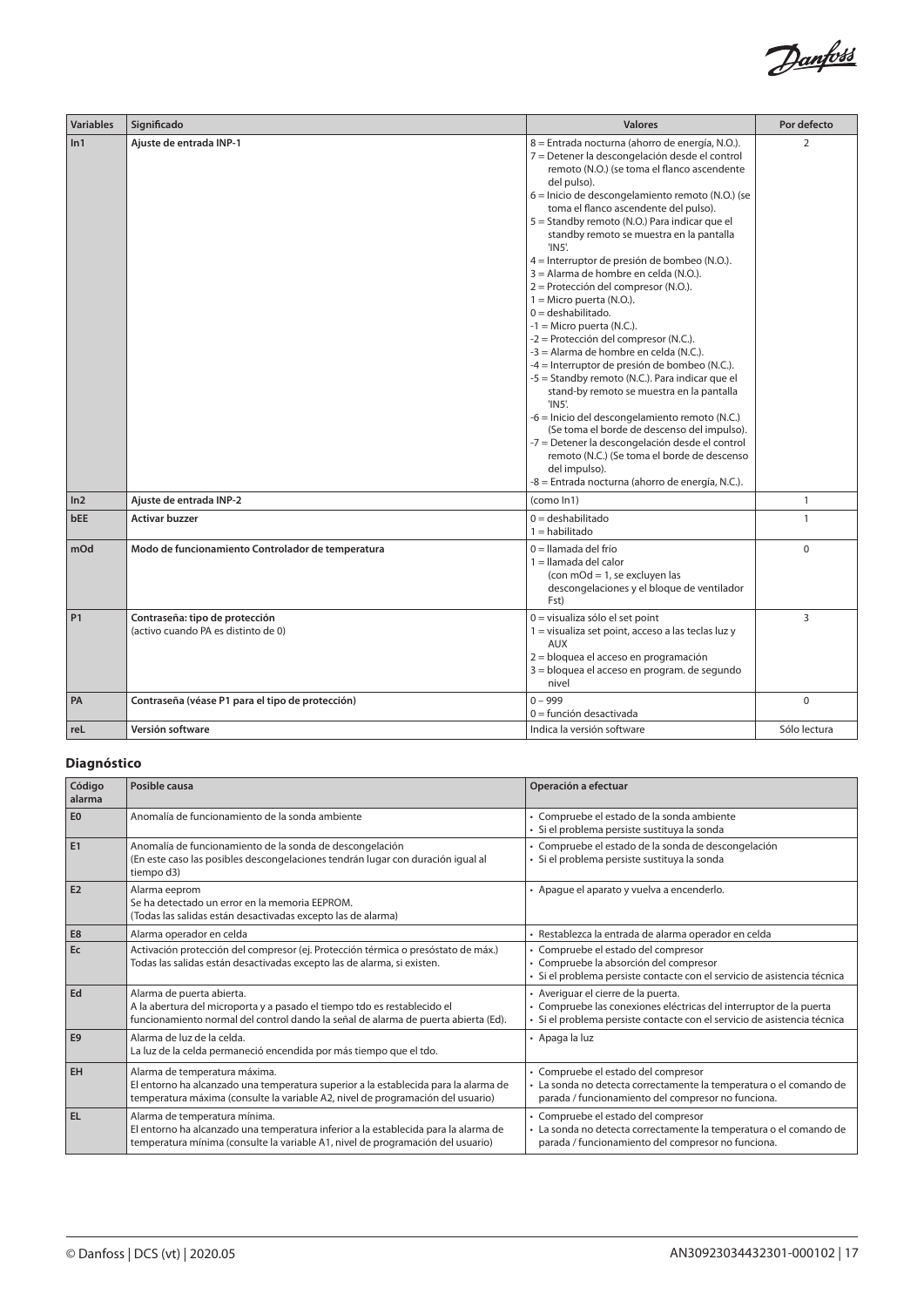Danfoss

# **ITALIANO**

| <b>Funzione</b>                         | <b>Tasto</b>          |
|-----------------------------------------|-----------------------|
| Visulizzare set point                   |                       |
| Cambiare set point                      | $^{+}$                |
| Cambiare menu "Livello utente"          | (3 secondi)<br>÷      |
| Uscita                                  | (3 secondi)           |
| Cambiare menu "Livello<br>installatore" | (3 secondi)<br>$^{+}$ |
| Uscita                                  | (3 secondi)           |

#### **Elenco delle variabili di 1° livello (livello utente)**

| Variabili      | Significato                                                                                                                                                                                                                                                                                                                                   | Valori            | <b>Default</b>   |
|----------------|-----------------------------------------------------------------------------------------------------------------------------------------------------------------------------------------------------------------------------------------------------------------------------------------------------------------------------------------------|-------------------|------------------|
| r0             | Differenziale di temperatura riferito al SETPOINT principale                                                                                                                                                                                                                                                                                  | $0.2 - 10 °C$     | $2^{\circ}C$     |
| d0             | Intervallo di sbrinamento (ore)                                                                                                                                                                                                                                                                                                               | $0 - 24$ ore      | 4 ore            |
| d2             | Setpoint di fine sbrinamento.<br>Lo sbrinamento non è eseguito se la temperatura letta dalla sonda di sbrinamento è<br>superiore al valore d2. (In caso di sonda quasta lo sbrinamento è eseguito a tempo)                                                                                                                                    | $-35 - 45$ °C     | $15^{\circ}$ C   |
| d3             | Massima durata sbrinamento (minuti)                                                                                                                                                                                                                                                                                                           | $1 - 240$ min     | $25 \text{ min}$ |
| d7             | Durata sgocciolamento (minuti)<br>Al termine dello sbrinamento il compressore ed i ventilatori restano fermi per il tempo<br>d7 impostato, il led dello sbrinamento sul frontale del quadro lampeggia.                                                                                                                                        | $0 - 10$ min      | $0 \text{ min}$  |
| F <sub>5</sub> | Pausa ventilatori dopo lo sbrinamento (minuti)<br>Permette di mantenere fermi i ventilatori per un tempo F5 dopo lo sgocciolamento.<br>Questo tempo è conteggiato a partire dalla fine dello sgocciolamento. Se non è<br>impostato lo sgocciolamento, al termine dello sbrinamento avviene direttamente la<br>pausa ventilatori.              | $0 - 10$ min      | $0 \text{ min}$  |
| A1             | Allarme di minima temperatura<br>Permette di definire un valore di temperatura minima all'ambiente da refrigerare.<br>Al di sotto del valore A1 sarà segnalato lo stato di allarme con il led di allarme<br>lampeggiante, la temperatura visualizzata lampeggiante ed un buzzer interno segnala<br>acusticamente l'esistenza dell'anomalia.   | $-45 - (A2-1)$ °C | -45 $°C$         |
| A2             | Allarme di massima temperatura<br>Permette di definire un valore di temperatura massima all'ambiente da refrigerare.<br>Al di sopra del valore A2 sarà segnalato lo stato di allarme con il led di allarme<br>lampeggiante, la temperatura visualizzata lampeggiante ed un buzzer interno segnala<br>acusticamente l'esistenza dell'anomalia. | $(A1+1) - 99$ °C  | 99 °C            |
| tEu            | Visualizzazione temperatura sonda evaporatore<br>(non visualizza niente se $dE = 1$ )                                                                                                                                                                                                                                                         | Temperatura       | Sola lettura     |

# **Elenco delle variabili di 2° livello (livello installatore)**

| Variabili      | Significato                                                                                                                                                                                                                                                                                  | Valori                                                                                                                                   | <b>Default</b>    |
|----------------|----------------------------------------------------------------------------------------------------------------------------------------------------------------------------------------------------------------------------------------------------------------------------------------------|------------------------------------------------------------------------------------------------------------------------------------------|-------------------|
| F <sub>3</sub> | Stato ventilatori a compressore spento                                                                                                                                                                                                                                                       | 0 = Ventilatori in marcia continua<br>1 = Ventilatori funzionanti solo con il<br>compressore funzionante<br>2 = Ventilatori disabilitati |                   |
| F <sub>4</sub> | Pausa ventilatori durante lo sbrinamento                                                                                                                                                                                                                                                     | $0 =$ Ventilatori funzionanti durante lo<br>sbrinamento<br>1 = Ventilatori non funzionanti durante lo<br>sbrinamento                     |                   |
| F <sub>6</sub> | Attivazione ventilatori evaporatore per ricircolo aria. I ventilatori si attivano per un<br>tempo definito da F7 se non sono entrati in funzione per il tempo F6.<br>Se il momento dell'attivazione coincide con la fase di sbrinamento si attende<br>comunque il termine dello sbrinamento. | $0 - 240$ min<br>$0 =$ (funzione non attivata)                                                                                           | $0 \text{ min}$   |
| F <sub>7</sub> | Durata attivazione ventilatori evaporatore per ricircolo aria. Tempo di<br>funzionamento dei ventilatori per F6                                                                                                                                                                              | $0 - 240$ sec                                                                                                                            | 10 <sub>sec</sub> |
| dE             | Presenza sonda evaporatore<br>Escludendo la sonda evaporatore gli sbrinamenti avvengono ciclicamente con periodo<br>d0 e terminano con l'ingresso fine sbrinamento attivo oppure con scadenza del tempo<br>d3                                                                                | $0 =$ sonda evaporatore presente<br>1 = sonda evaporatore assente                                                                        | $\Omega$          |
| dd1            | Tipo di sbrinamento, ad inversione di ciclo (a gas caldo) o a resistenza                                                                                                                                                                                                                     | $2 = a$ resistenza, termostatato<br>$1 = a$ gas caldo<br>$0 = a$ resistenza                                                              | $\Omega$          |
| dPo            | Sbrinamento all'avvio                                                                                                                                                                                                                                                                        | $0 =$ disabilitato<br>1 = sbrinamento all'avvio (se possibile)                                                                           | $\Omega$          |
| dSE            | Sbrinamenti intelligenti                                                                                                                                                                                                                                                                     | $0 =$ disabilitati<br>$1 =$ abilitati                                                                                                    | $\Omega$          |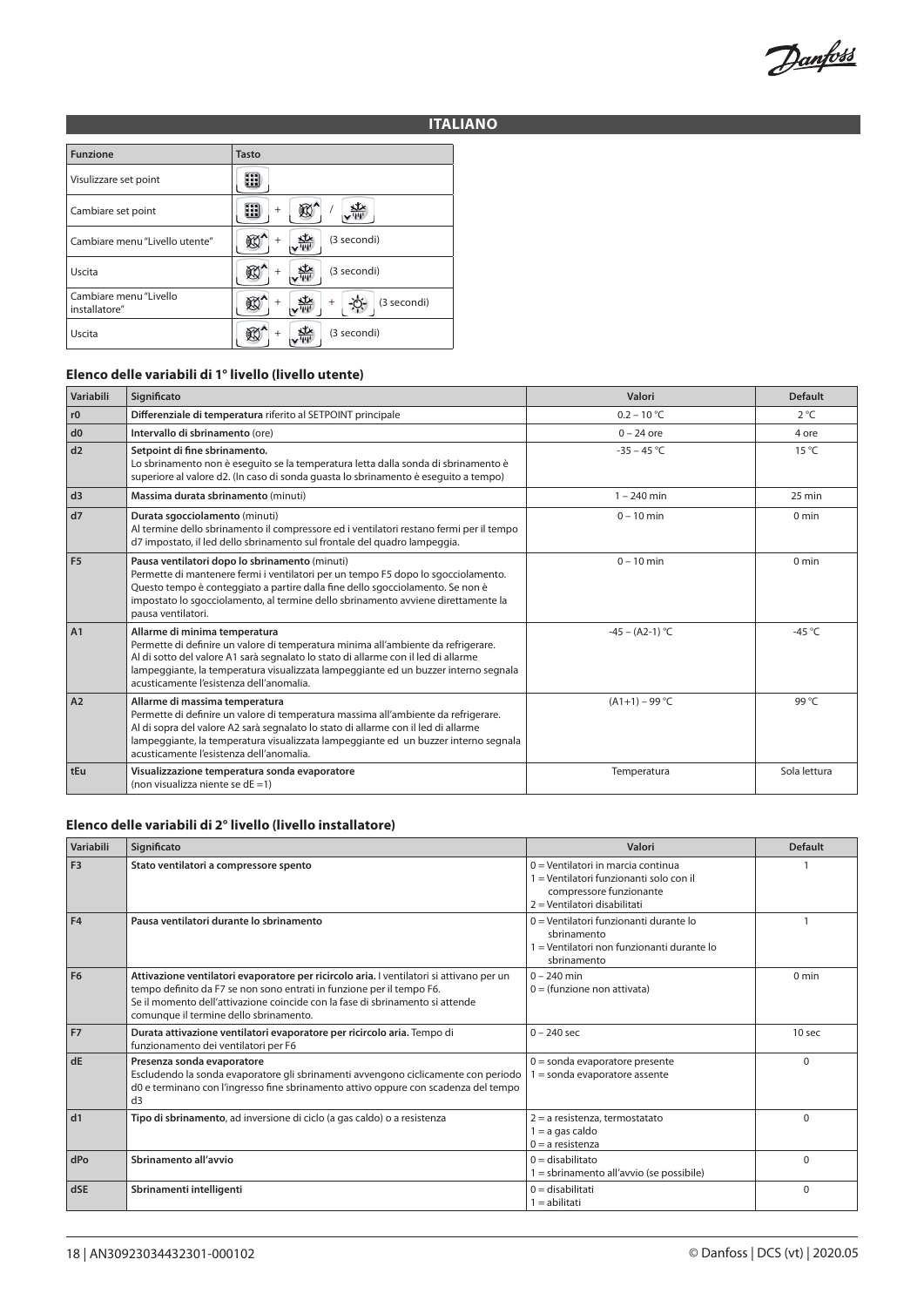

| 1°C<br>dSt<br>Setpoint sbrinamenti intelligenti (se dSE=1)<br>$-30 - 30 °C$<br>Il conteggio del tempo fra gli sbrinamenti è incrementato solo se il compressore è<br>acceso e la temperatura dell'evaporatore è minore di dSt.<br>Visualizzazione a display durante lo sbrinamento<br>$\mathbf{1}$<br>dFd<br>$0 =$ temperatura ambiente corrente<br>1 = temperatura ambiente all'inizio dello<br>sbrinamento<br>$2 = "DEF"$<br>Indirizzo di rete Modbus<br>0<br>Ad<br>$1 - 247$ (con SEr=1)<br>$0 = 300$ baud<br>8<br><b>Bdr</b><br><b>Modbus baudrate</b><br>$1 = 600$ baud<br>$2 = 1200$ baud<br>$3 = 2400$ baud<br>$4 = 4800$ baud<br>$5 = 9600$ baud<br>$6 = 14400$ baud<br>$7 = 19200$ baud<br>$8 = 38400$ baud<br>Prt<br>Modbus bit di parità<br>$0 =$ nessuna parità<br>1<br>1 = parità pari (even)<br>2 = parità dispari (odd)<br>Tempo di ritardo segnalazione e visualizzazione allarme di minima o massima<br>$0 - 240$ min<br>120 min<br>Ald<br>temperatura |  |
|-------------------------------------------------------------------------------------------------------------------------------------------------------------------------------------------------------------------------------------------------------------------------------------------------------------------------------------------------------------------------------------------------------------------------------------------------------------------------------------------------------------------------------------------------------------------------------------------------------------------------------------------------------------------------------------------------------------------------------------------------------------------------------------------------------------------------------------------------------------------------------------------------------------------------------------------------------------------------|--|
|                                                                                                                                                                                                                                                                                                                                                                                                                                                                                                                                                                                                                                                                                                                                                                                                                                                                                                                                                                         |  |
|                                                                                                                                                                                                                                                                                                                                                                                                                                                                                                                                                                                                                                                                                                                                                                                                                                                                                                                                                                         |  |
|                                                                                                                                                                                                                                                                                                                                                                                                                                                                                                                                                                                                                                                                                                                                                                                                                                                                                                                                                                         |  |
|                                                                                                                                                                                                                                                                                                                                                                                                                                                                                                                                                                                                                                                                                                                                                                                                                                                                                                                                                                         |  |
|                                                                                                                                                                                                                                                                                                                                                                                                                                                                                                                                                                                                                                                                                                                                                                                                                                                                                                                                                                         |  |
|                                                                                                                                                                                                                                                                                                                                                                                                                                                                                                                                                                                                                                                                                                                                                                                                                                                                                                                                                                         |  |
|                                                                                                                                                                                                                                                                                                                                                                                                                                                                                                                                                                                                                                                                                                                                                                                                                                                                                                                                                                         |  |
|                                                                                                                                                                                                                                                                                                                                                                                                                                                                                                                                                                                                                                                                                                                                                                                                                                                                                                                                                                         |  |
|                                                                                                                                                                                                                                                                                                                                                                                                                                                                                                                                                                                                                                                                                                                                                                                                                                                                                                                                                                         |  |
|                                                                                                                                                                                                                                                                                                                                                                                                                                                                                                                                                                                                                                                                                                                                                                                                                                                                                                                                                                         |  |
|                                                                                                                                                                                                                                                                                                                                                                                                                                                                                                                                                                                                                                                                                                                                                                                                                                                                                                                                                                         |  |
|                                                                                                                                                                                                                                                                                                                                                                                                                                                                                                                                                                                                                                                                                                                                                                                                                                                                                                                                                                         |  |
|                                                                                                                                                                                                                                                                                                                                                                                                                                                                                                                                                                                                                                                                                                                                                                                                                                                                                                                                                                         |  |
|                                                                                                                                                                                                                                                                                                                                                                                                                                                                                                                                                                                                                                                                                                                                                                                                                                                                                                                                                                         |  |
|                                                                                                                                                                                                                                                                                                                                                                                                                                                                                                                                                                                                                                                                                                                                                                                                                                                                                                                                                                         |  |
|                                                                                                                                                                                                                                                                                                                                                                                                                                                                                                                                                                                                                                                                                                                                                                                                                                                                                                                                                                         |  |
| C1<br>$0 - 15$ min<br>Tempo minimo tra lo spegnimento e la successiva accensione del compressore<br>0 min                                                                                                                                                                                                                                                                                                                                                                                                                                                                                                                                                                                                                                                                                                                                                                                                                                                               |  |
| $-10 - 10 °C$<br>0 °C<br><b>CAL</b><br>Correzione valore sonda ambiente                                                                                                                                                                                                                                                                                                                                                                                                                                                                                                                                                                                                                                                                                                                                                                                                                                                                                                 |  |
| CE1<br>Tempo di funzionamento ON compressore in caso di sonda ambiente guasta.<br>$0 - 240$ minuti<br>0 min<br>$0 =$ disabilitato                                                                                                                                                                                                                                                                                                                                                                                                                                                                                                                                                                                                                                                                                                                                                                                                                                       |  |
| (Funzionamento di emergenza) Con CE1=0 il funzionamento di emergenza in presenza<br>di errore E0 rimane disabilitato, il compressore rimane spento e vengono inibiti gli                                                                                                                                                                                                                                                                                                                                                                                                                                                                                                                                                                                                                                                                                                                                                                                                |  |
| sbrinamenti per conservare il freddo residuo.                                                                                                                                                                                                                                                                                                                                                                                                                                                                                                                                                                                                                                                                                                                                                                                                                                                                                                                           |  |
| CE <sub>2</sub><br>Tempo di funzionamento OFF compressore in caso di sonda ambiente guasta<br>$5 - 240$ minuti<br>5 min                                                                                                                                                                                                                                                                                                                                                                                                                                                                                                                                                                                                                                                                                                                                                                                                                                                 |  |
| doC<br>Tempo di guardia compressore per microporta.<br>$0 - 5$ minuti<br>0 min                                                                                                                                                                                                                                                                                                                                                                                                                                                                                                                                                                                                                                                                                                                                                                                                                                                                                          |  |
| All'apertura del microporta le ventole dell'evaporatore si spengono e il compressore<br>continuerà ancora a funzionare per il tempo doC e poi si spegnerà.                                                                                                                                                                                                                                                                                                                                                                                                                                                                                                                                                                                                                                                                                                                                                                                                              |  |
| Tempo di reinserimento compressore dopo l'apertura porta.<br>0 - 240 minuti<br>$0 \text{ min}$<br>tdo                                                                                                                                                                                                                                                                                                                                                                                                                                                                                                                                                                                                                                                                                                                                                                                                                                                                   |  |
| All'apertura del microporta e passato il tempo tdo viene ripristinato il funzionamento<br>$0 =$ disabilitato                                                                                                                                                                                                                                                                                                                                                                                                                                                                                                                                                                                                                                                                                                                                                                                                                                                            |  |
| normale del controllo dando la segnalazione di allarme di porta aperta (Ed)<br>Se il microporta è chiuso e la luce rimane accesa per un tempo superiore a tdo viene                                                                                                                                                                                                                                                                                                                                                                                                                                                                                                                                                                                                                                                                                                                                                                                                     |  |
| segnalato l'allarme luce cella (E9).                                                                                                                                                                                                                                                                                                                                                                                                                                                                                                                                                                                                                                                                                                                                                                                                                                                                                                                                    |  |
| Con tdo=0 il parametro è disabilitato.                                                                                                                                                                                                                                                                                                                                                                                                                                                                                                                                                                                                                                                                                                                                                                                                                                                                                                                                  |  |
| $-45 - 99 °C$<br>Temperatura blocco ventole<br>99 °C<br>Fst<br>Le ventole rimarranno ferme se il valore di temperatura letto della sonda evaporatore                                                                                                                                                                                                                                                                                                                                                                                                                                                                                                                                                                                                                                                                                                                                                                                                                    |  |
| risulterà superiore al valore di questo parametro.                                                                                                                                                                                                                                                                                                                                                                                                                                                                                                                                                                                                                                                                                                                                                                                                                                                                                                                      |  |
| $1 - 10 °C$<br>Fd<br>Differenziale per Fst<br>$2^{\circ}C$                                                                                                                                                                                                                                                                                                                                                                                                                                                                                                                                                                                                                                                                                                                                                                                                                                                                                                              |  |
| -45 $°C$<br><b>LSE</b><br>Valore minimo attribuibile al setpoint<br>-45 – (HSE-1) °C                                                                                                                                                                                                                                                                                                                                                                                                                                                                                                                                                                                                                                                                                                                                                                                                                                                                                    |  |
| 99 °C<br>$(LSE+1) - 99 °C$<br><b>HSE</b><br>Valore massimo attribuibile al setpoint                                                                                                                                                                                                                                                                                                                                                                                                                                                                                                                                                                                                                                                                                                                                                                                                                                                                                     |  |
| AU1<br>-6 (NC) = relè diseccitato in stand-by<br>Configurazione relè Ausiliario/Allarme 1<br>$-1$                                                                                                                                                                                                                                                                                                                                                                                                                                                                                                                                                                                                                                                                                                                                                                                                                                                                       |  |
| -5 (NC) = Contatto per comando resistenza<br>carter (relè AUX chiuso con uscita                                                                                                                                                                                                                                                                                                                                                                                                                                                                                                                                                                                                                                                                                                                                                                                                                                                                                         |  |
| compressore non attiva).                                                                                                                                                                                                                                                                                                                                                                                                                                                                                                                                                                                                                                                                                                                                                                                                                                                                                                                                                |  |
| -4 (NC) = funzione pump down (vedi cap. 5.16)<br>-3 (NC) = relè ausiliario automatico gestito                                                                                                                                                                                                                                                                                                                                                                                                                                                                                                                                                                                                                                                                                                                                                                                                                                                                           |  |
| dal set di temperatura StA con                                                                                                                                                                                                                                                                                                                                                                                                                                                                                                                                                                                                                                                                                                                                                                                                                                                                                                                                          |  |
| differenziale 2°C                                                                                                                                                                                                                                                                                                                                                                                                                                                                                                                                                                                                                                                                                                                                                                                                                                                                                                                                                       |  |
| -2 (NC) = relè ausiliario manuale comandato dal<br>tasto AUX                                                                                                                                                                                                                                                                                                                                                                                                                                                                                                                                                                                                                                                                                                                                                                                                                                                                                                            |  |
| -1 (NC) = Relè allarme                                                                                                                                                                                                                                                                                                                                                                                                                                                                                                                                                                                                                                                                                                                                                                                                                                                                                                                                                  |  |
| $0 =$ Relè disattivato<br>$1 (NO) = Relè$ allarme                                                                                                                                                                                                                                                                                                                                                                                                                                                                                                                                                                                                                                                                                                                                                                                                                                                                                                                       |  |
| 2 (NO) = relè ausiliario manual comandato dal                                                                                                                                                                                                                                                                                                                                                                                                                                                                                                                                                                                                                                                                                                                                                                                                                                                                                                                           |  |
| tasto AUX                                                                                                                                                                                                                                                                                                                                                                                                                                                                                                                                                                                                                                                                                                                                                                                                                                                                                                                                                               |  |
| 3 (NO) = relè ausiliario automatico gestito dal set<br>di temperatura StA con differenziale 2°C                                                                                                                                                                                                                                                                                                                                                                                                                                                                                                                                                                                                                                                                                                                                                                                                                                                                         |  |
| 4 (NO) = funzione pump down (vedi cap. 5.16)                                                                                                                                                                                                                                                                                                                                                                                                                                                                                                                                                                                                                                                                                                                                                                                                                                                                                                                            |  |
| 5 (NO) = contatto pulito chiamata unità<br>motocondensante (relè AUX in parallelo                                                                                                                                                                                                                                                                                                                                                                                                                                                                                                                                                                                                                                                                                                                                                                                                                                                                                       |  |
| al compressore)                                                                                                                                                                                                                                                                                                                                                                                                                                                                                                                                                                                                                                                                                                                                                                                                                                                                                                                                                         |  |
| 6 (NO) = relè eccitato in stand-by                                                                                                                                                                                                                                                                                                                                                                                                                                                                                                                                                                                                                                                                                                                                                                                                                                                                                                                                      |  |
| 5<br>AU <sub>2</sub><br>Configurazione relè Ausiliario/Allarme 2<br>(come AU1)<br>$-45 - 99 °C$<br>0°C<br><b>StA</b>                                                                                                                                                                                                                                                                                                                                                                                                                                                                                                                                                                                                                                                                                                                                                                                                                                                    |  |
| Set temperatura per relè ausiliario<br>$-20 - 20 °C$<br>0°C<br>nSC<br>Fattore di correzione del SET durante il funzionamento notturno                                                                                                                                                                                                                                                                                                                                                                                                                                                                                                                                                                                                                                                                                                                                                                                                                                   |  |
| (risparmio energetico, con In1 o In2 = 8 o -8)                                                                                                                                                                                                                                                                                                                                                                                                                                                                                                                                                                                                                                                                                                                                                                                                                                                                                                                          |  |
| Durante il funzionamento notturno il Set di regolazione è:                                                                                                                                                                                                                                                                                                                                                                                                                                                                                                                                                                                                                                                                                                                                                                                                                                                                                                              |  |
| Set regolazione= Set + nSc<br>In mod. notte il punto decimale lampeggia.                                                                                                                                                                                                                                                                                                                                                                                                                                                                                                                                                                                                                                                                                                                                                                                                                                                                                                |  |